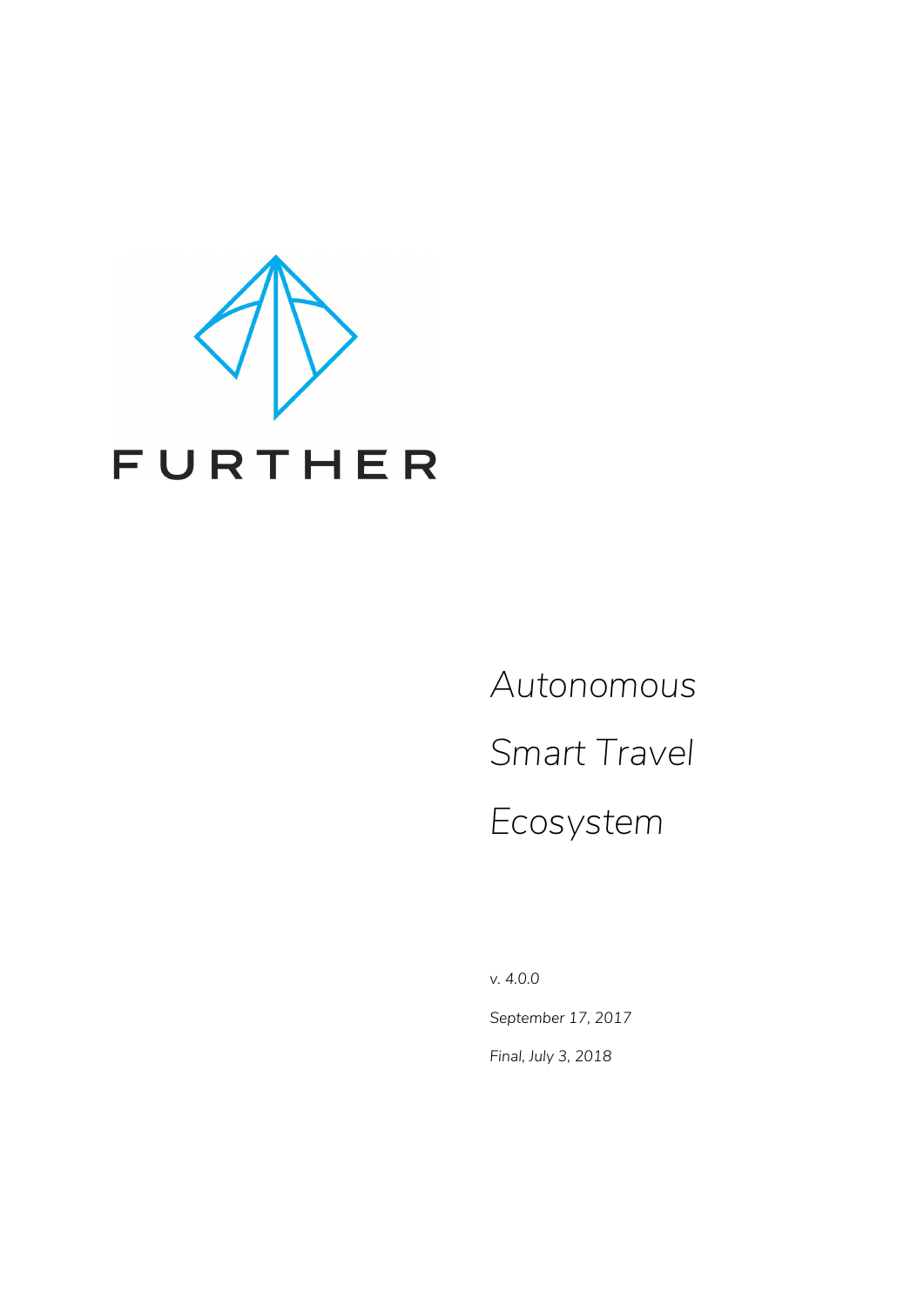

#### **Disclaimer:**

This White Paper and any other documents published in association with it including the related token sale terms and conditions (the **Documents**) relate to a potential token (**ATON Token**) offering to persons (**contributors**) in respect of the intended development and use of the network by various participants. The Documents do not constitute an offer of securities or a promotion, invitation, or solicitation for investment purposes. The terms of the contribution are not intended to be a financial services offering document or a prospectus. The token offering involves and relates to the development and use of experimental software and technologies that may not come to fruition or achieve the objectives specified in this white paper. The purchase of tokens represents a high risk to any contributor. Tokens do not represent equity, shares, units, royalties or rights to capital, profit or income in the network or software or in the entity that issues tokens or any other company or intellectual property associated with the network or any other public or private enterprise, corporation, foundation, or other entity in any jurisdiction. The Token is not therefore intended to represent a security or similar legal interest.

The purchase of the Tokens involves significant risks. Prior to purchasing a Token, you should carefully assess and take into account the potential risks

including those described in the Documents and on our website.

Although there may be speculation on the value of the Tokens, we disclaim any liability for the use of Tokens in this manner. A market in the Tokens may not emerge and there is no guarantee of liquidity in the trading of the Tokens nor that any markets will accept them for trading.

This White Paper describes a future project and contains forward-looking statements that are based on our beliefs and assumptions at the present time. The project as envisaged in this White Paper is under development and is being constantly updated and, accordingly, if and when the project is completed, it may differ significantly from the project set out in this White Paper. No representation or warranty is given as to the achievement or reasonableness of any plans, future projections or prospects and nothing in the Documents is or should be relied upon as a promise or representation as to the future.

This paper is subject to Semantic Versioning $^1$  2.0.0.

<sup>1</sup> <http://semver.org/spec/v2.0.0.html>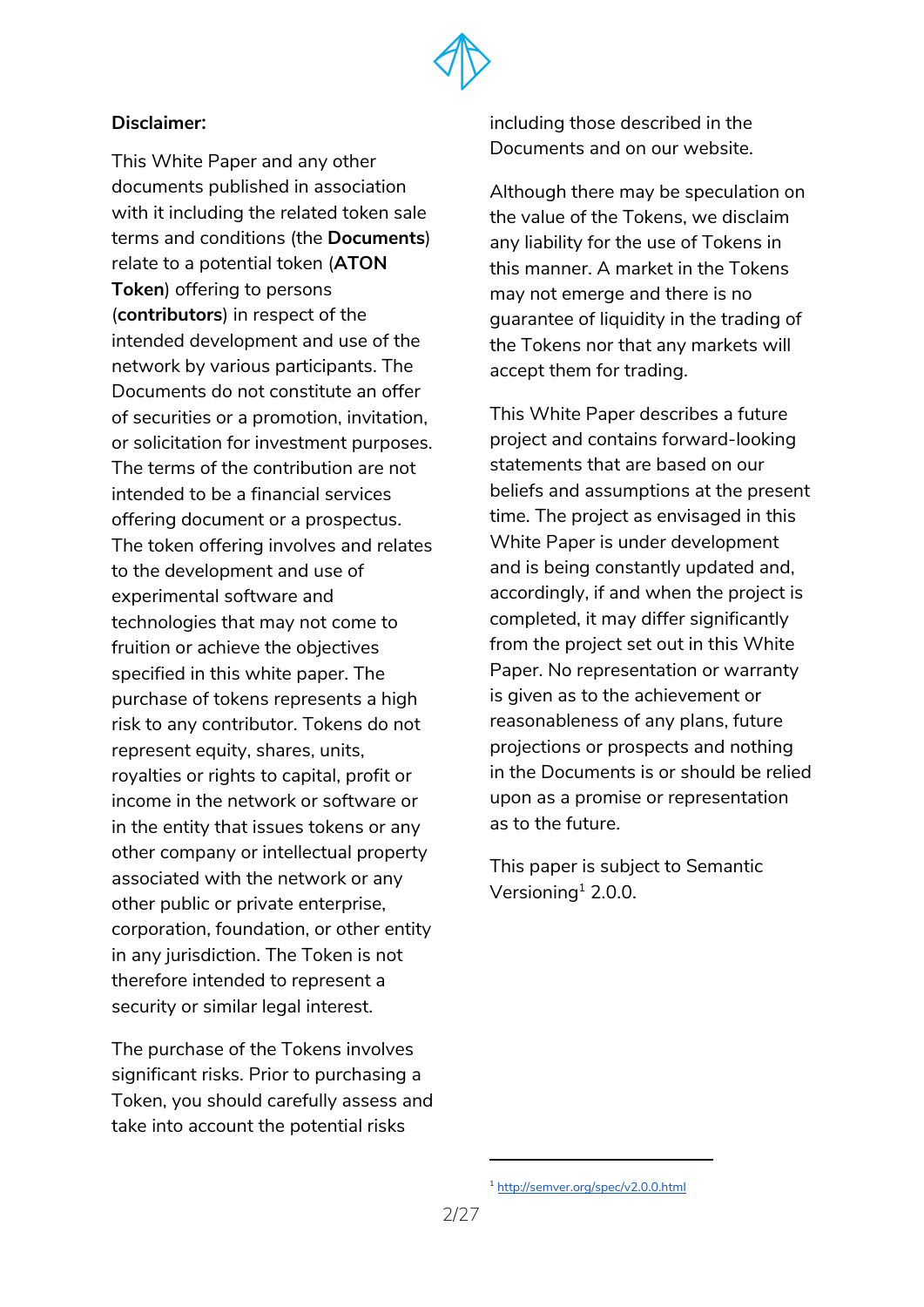

# Table of Contents

| <b>Abstract</b>                              | 4  |  |  |
|----------------------------------------------|----|--|--|
| <b>Executive Summary</b>                     | 5  |  |  |
| <b>Vision</b>                                | 6  |  |  |
| <b>Current World</b>                         | 7  |  |  |
| The Basic Problems of the Travel<br>Industry | 9  |  |  |
| Data Structure                               | 9  |  |  |
| <b>Sticky Ticket Problem</b>                 | 9  |  |  |
| An Identity                                  | 10 |  |  |
| <b>Business Problems</b>                     | 10 |  |  |
| <b>Inefficient Reconciliation</b><br>Process | 11 |  |  |
| <b>Agency Idle Money</b>                     | 12 |  |  |
| Path to Solution                             | 12 |  |  |
| <b>Further Network's Solution</b>            | 12 |  |  |
| <b>Smart Travel Record</b>                   | 13 |  |  |
| The Data                                     | 13 |  |  |
| The Identity                                 | 15 |  |  |
| The Value                                    | 16 |  |  |
| The Coin                                     | 17 |  |  |
| How does it Work?                            | 19 |  |  |
| Benefits                                     | 20 |  |  |
| For Companies                                | 20 |  |  |
| For Individuals                              | 21 |  |  |
| <b>Further Blockchain and Development</b>    |    |  |  |

|    | <b>Further Blockchain and Development</b> |  |  |
|----|-------------------------------------------|--|--|
| 21 |                                           |  |  |

| <b>Further Essentials</b>                                                             | 21 |
|---------------------------------------------------------------------------------------|----|
| Nodes vs Well-Known Nodes<br>21                                                       |    |
| A Well-Defined Consensus<br>Mechanism with Predefined<br>Validators                   | 22 |
| <b>High Performance and Scalable</b><br><b>Environment for Smart</b><br>Contracts     | 22 |
| Privacy                                                                               | 22 |
| <b>Cheaper and Faster</b><br>Transactions                                             | 22 |
| <b>The Roadmap</b>                                                                    | 23 |
| Phase 1 – Billing, Settlement, and<br>Payment Platform                                | 23 |
| Phase 2 - Wallet and Identity                                                         | 24 |
| Phase 3 - Peer-to-Peer Travel<br><b>Product Distribution</b>                          | 24 |
| Phase 4 - Blockchain based<br>Passenger Service System                                | 25 |
| Phase 5 - Open Network<br><b>Standards and Peer-to-Peer</b><br><b>Exchange Market</b> | 25 |
| <b>Business Model</b>                                                                 | 26 |
| Conclusion                                                                            | 26 |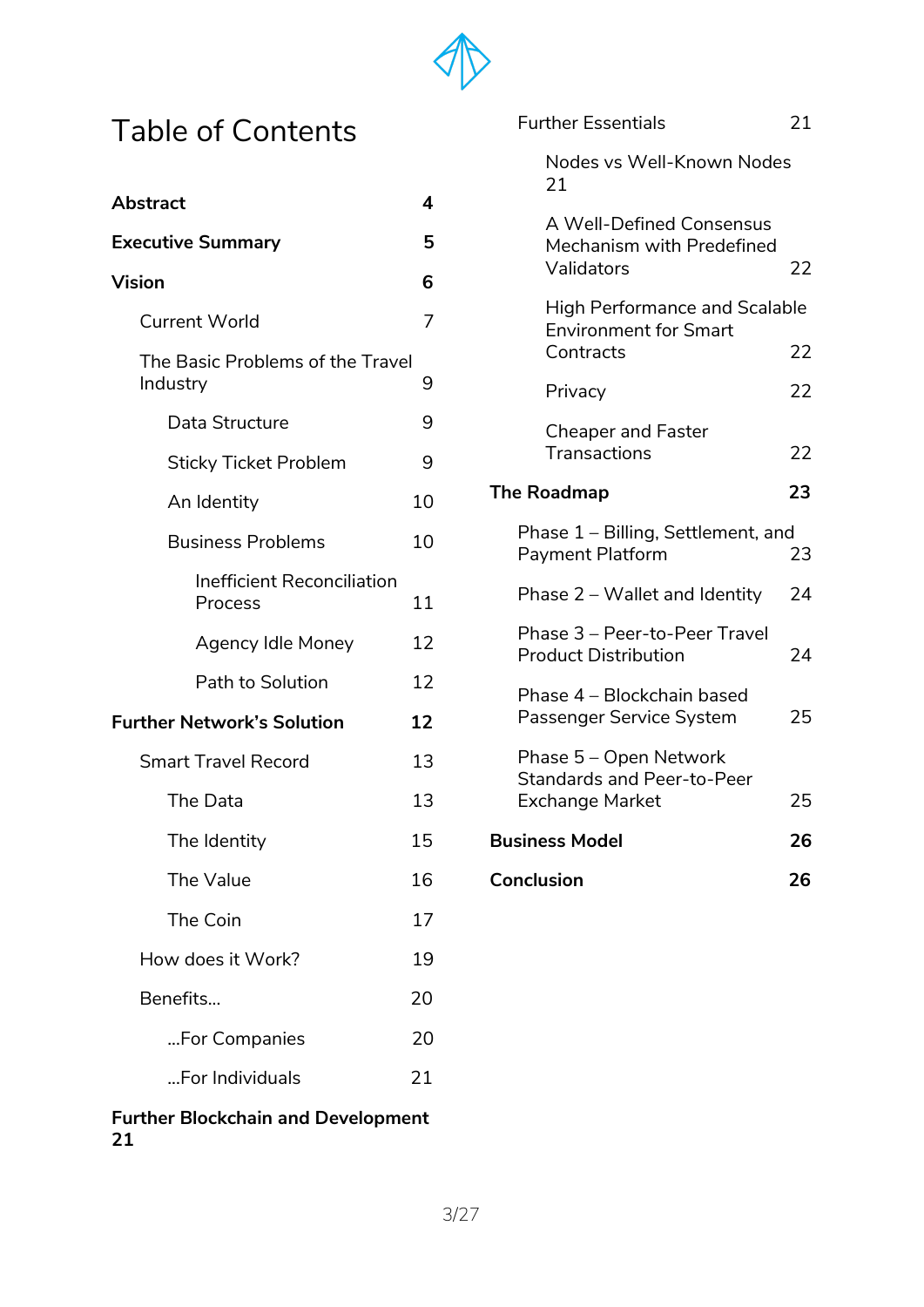

# <span id="page-3-0"></span>Abstract

Travel & Tourism is a key industry for economic development throughout the world, contributing over 7 trillion USD in 2017. In a more globalized world, our travel options are expanding continuously. We now have a plentitude of diverse travel and lodging options at our fingertips. The creation of online booking systems, coupled with the ever-growing use of smartphones, tablets, and laptops, has created an accessibility to the travel and tourism industry that has never been seen before. However, as a result of this new and direct style of travel booking, there are also increasing issues relating to payment and the available methods of settlement. For a single booking, participating parties must do the settlement and payment with legacy systems using old methods. Us fellow travelers, in turn, pay extra for these transaction costs and settlement disputes.

We believe that Further's ecosystem, consisting of its own Blockchain technology and digital currency, will be the solution to these problems. Further's Blockchain will provide a real-time solution for Billing, Settlement, and Payment problems; furthermore, it will introduce new functionalities, such as customizable airline tickets and an exchange market for tickets and reservations. Ticket and/or hotel reservations will be made through exchangeable smart tokens, which can also be divided, combined, and reclaimed by a new owner, while

helping to accomplish the settlement and payment process.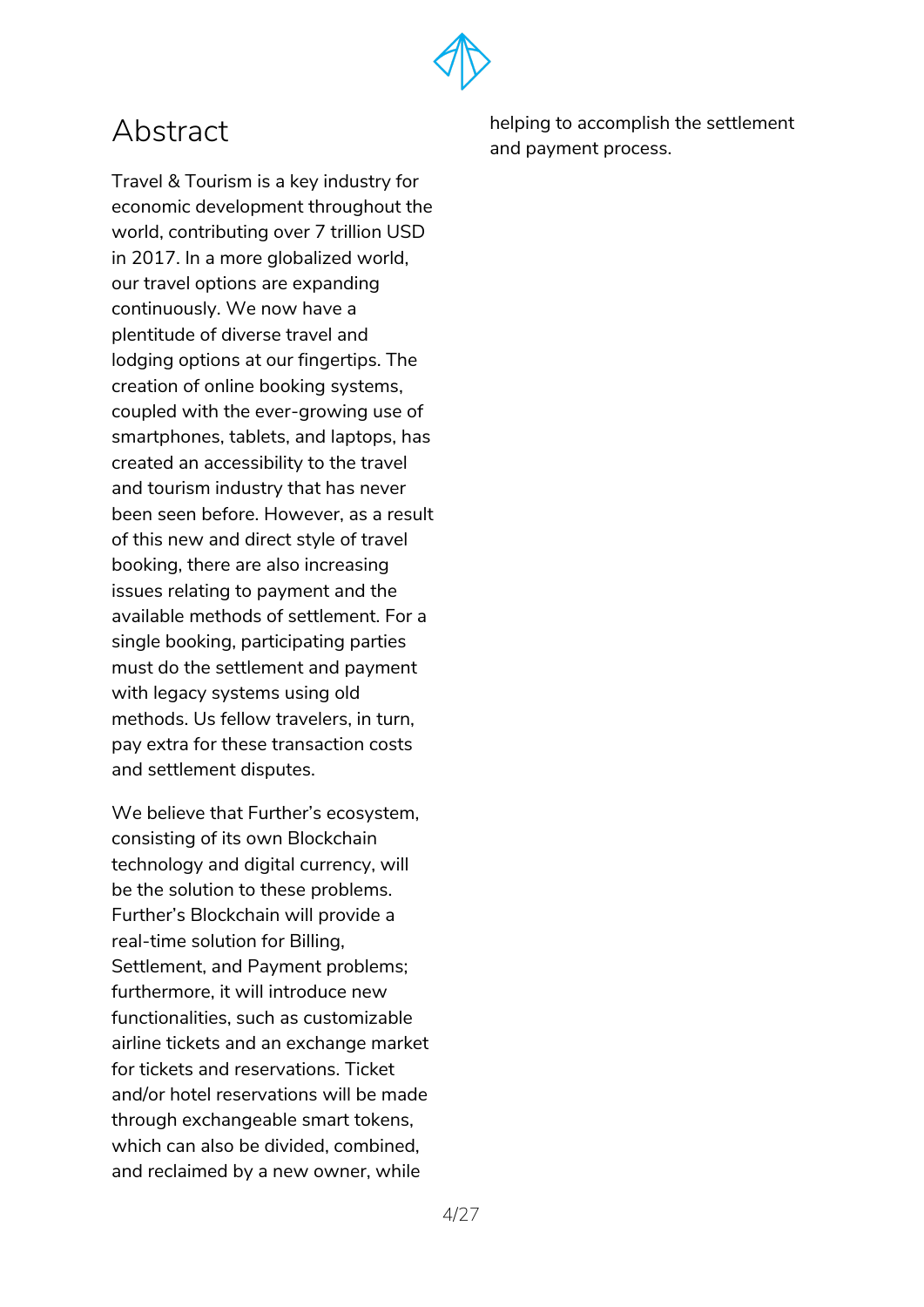

# <span id="page-4-0"></span>Executive Summary

The e-ticket transformation took 15 years to be established by the airline industry. Legacy systems, which mimic paper-based tickets and reservations, dominates the majority of the Travel and Tourism. With the widespread use of the internet, airlines and hotels have become vastly more accessible. Even though this helps, the widespread data distribution is still only available to a small proportion of market participants. The electronic reservation and payment systems make it simpler for the customer to buy from certain vendors, however, the providers and the agencies are still struggling with the settlement and payment operations. Also, since not all airlines or hotel providers are accessible through current systems, if a traveler wants to fly and stay in a destination where it is only accessible locally, the operation and payment process presents other difficulties. These would include problems such as lack of online data, lack of trust between parties, lack of payment methods and/or additional costs. Moreover, when considering the airline industry, we must also take into account the unaddressed issues of identity matching and loyalty, which are among the biggest issues yet to be resolved.

The travel and tourism industry is expanding; direct and indirect economic input to the industry is expected to reach more than 13 trillion USD in 2020. However, the speed of

advancements in operational matters is not correlated with the acceleration of economic growth. We at Further Network would like to tackle these major issues by introducing our own technology - the Smart Travel Record (STR).

STR is a smart token consisting of necessary data relating to flights, hotels, reservations, and/or any other travel product. STR will help solve the issues of settlement and payment using the system's own digital currency and any airline, agency, hotel wholesaler or the hotel itself will be able to create a smart contract for the sale of their products such as a flight ticket or hotel booking. This would convert their product into digital assets. This contract will be available for one-time transactions or will be recurring for certain periods if pre-defined on the digital asset itself with a ruleset of its own.

With the use of blockchain technologies, we will be able to control and provide necessary data for real-time settlement and payment services. We will also introduce new functionalities like dividing and/or exchanging the STR with other users in the system. STR will also bring more structured data and automation, helping vendors create rules for the operational usability and allowing them to define their own rule sets. These rules would cover certain periods of time like seasonal agreements or certain dates specific to a customer.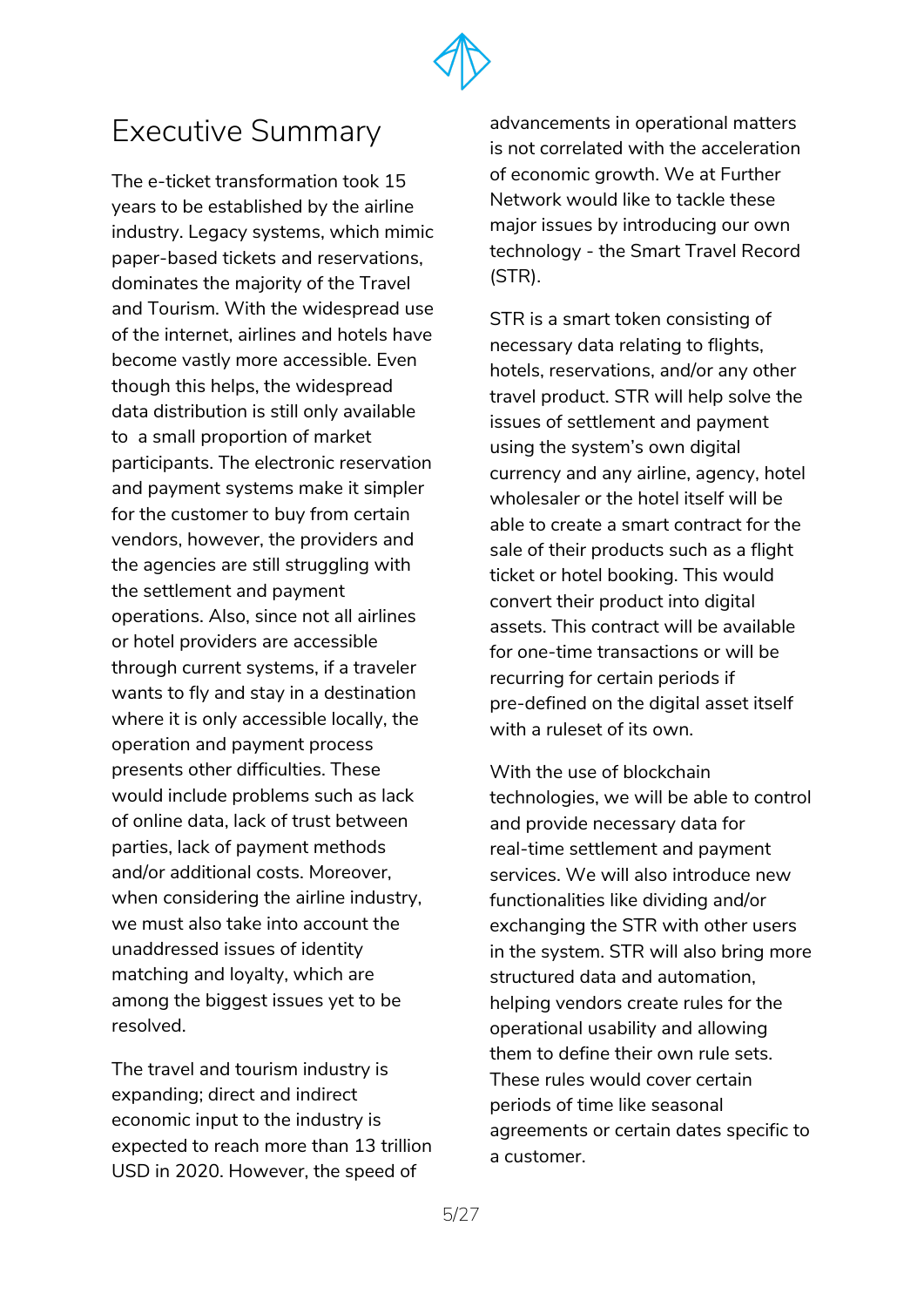

STR will be available to any travel industry provider, including cruise ship operators, hotels, airlines, and car rental companies. Every step of an individual's travel will be combined into one STR. With every asset defined in a traveler's STR, there will be access to operations consisting of all assets or specific assets. STR will hold the key to the identity of the traveler and their itinerary, allowing the holder of the STR to make changes on the itinerary. STR will be a proof of ownership for the assets within so that it will permit a traveler to check in flights and hotels directly .

We aim to build and maintain an autonomous smart travel network where any travel product provider, from small to large, will be able to create their own assets and rules, as well as be able to transfer them using their own smart contracts and get real-time payment throughout the system by using blockchain and cryptocurrencies. We will begin with the tokenization of current assets from proprietary systems, by converting a single flight ticket to an accessible, easily operable asset on our network. This will be the first step for doing settlement and payment in real time. We will continue with identity management and data aggregation. We will also introduce a fully integrated management system for airlines which will directly tokenize the asset without any middleware. We will, ultimately, achieve an open network where every software

provider can integrate their system to our network.

# <span id="page-5-0"></span>Vision

The transformational power of technology reshapes the way we live, travel, and even interact with technology itself. For instance, you can have an app in your pocket that allows you to keep track of trains and when to jump from train to a taxi to help you to make it on time. In the near future, the taxi you took will be transformed to an autonomous vehicle and may even become airborne given the current path of rapid advancements.

Technology has permitted us to have paperless travel and the ability to track our flight's gate and even find our way through the airport. However, we still do not have the ability to interact with our tickets directly, in order to change the details without a human's involvement. It is due to the technological sheet has covered the current systems. The real leap forward will come when we transform the monolithic core beneath that cover.

We envision a future where travel products are customizable, interactive, and autonomous. An airline ticket can be a personalized product, solely for a specific travel for the personal preference of the customer. We may very well customize the ticket from the legroom of the row to the in-flight entertainment package the frequent flyer receives. Airlines may generate a peer-to-peer interline agreement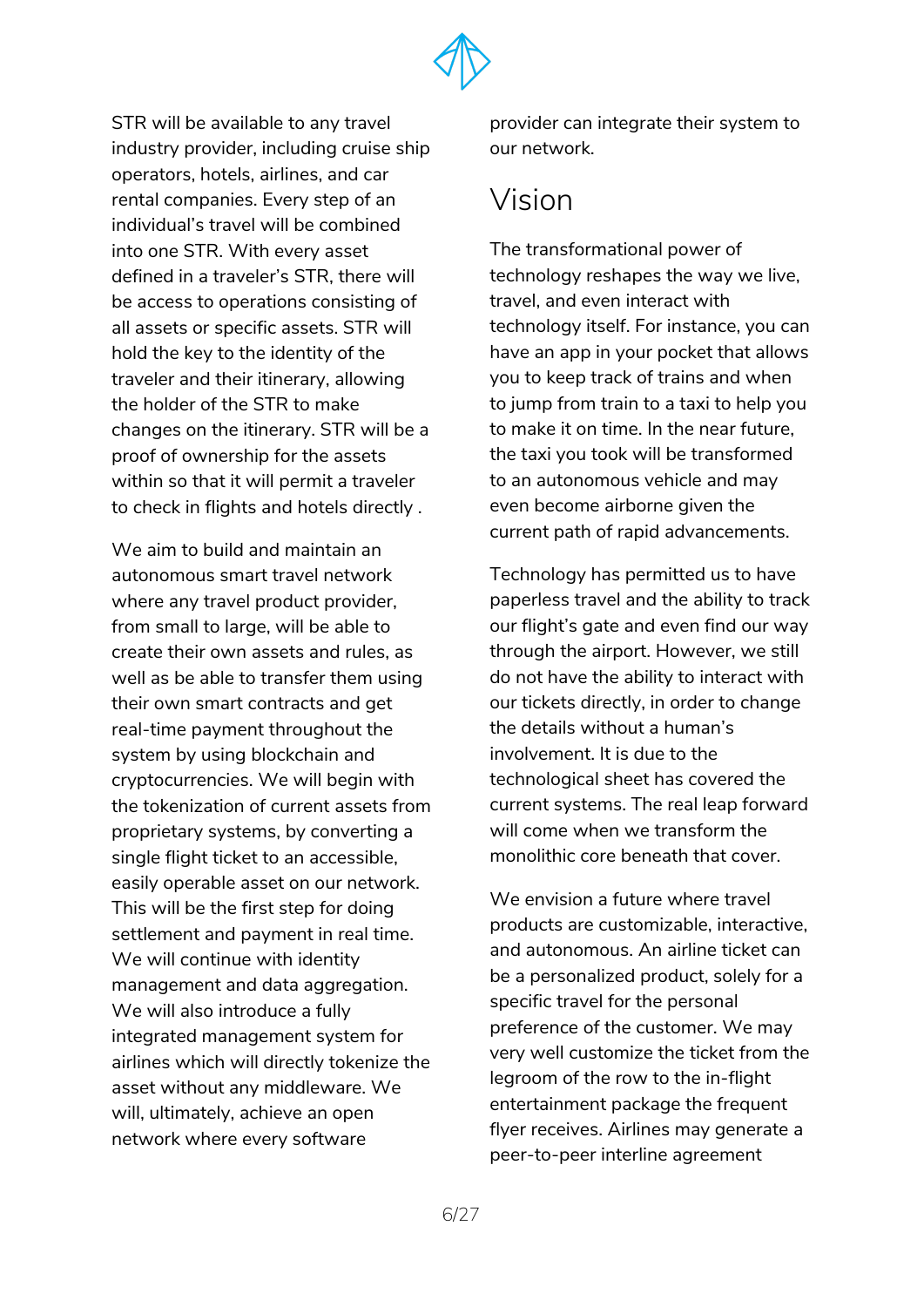

contract within minutes of demand and offer them automatically. We may distribute and enable this personalized pass in your digital wallet, proving your true identity to be used from the autonomous vehicle taking you to the airport, throughout your flight and at the door of your destination hotel room.

This vision can be realized by transmuting the structure of the underlying systems and redefining the layers to automate various tasks and institutions that are involved in the processes. Self-evolvement is key to this evolution. We will start with tackling the current world problems and smooth the way to the future, where your ticket to Mars will include bespoke in-flight preferences and travel plans.

## <span id="page-6-0"></span>Current World

In a more globalized world, our means of travel and options are expanding simultaneously. With the help of Online Travel Agencies (OTA) like Expedia and Booking.com, we are achieving more diverse options for travel tickets and rooms are at our fingertips. As the distances are shortening, the complexity and variety of the operations are changing.

There are three main parts to this operation:

- 1. Distribution of availability of data and reservation.
- 2. Operations and settlement between all parties.

3. Circulation of payment through means of domestic and over-the-border transactions.



The first part is partially solved with Global Distribution Systems (GDS) like Sabre, Amadeus, and Hotel Wholesalers (HW) like Hotelspro and HotelBeds. Whilst these are technology savvy companies where availability data is distributed through them, they are nevertheless bound to those systems where the data is provided, like the ticketing and/or reservation systems of the providers. Another issue with wholesalers is that the data they have is limited. In the case of airlines, GDS's only offer availability data of the member airlines of International Air Transport Association (IATA) airlines and the rest of the world doesn't get visibility due to the domination of the IATA. In the case of hotels, the lack of standardized data is the real problem. Second and third parts are dominated by legacy systems where the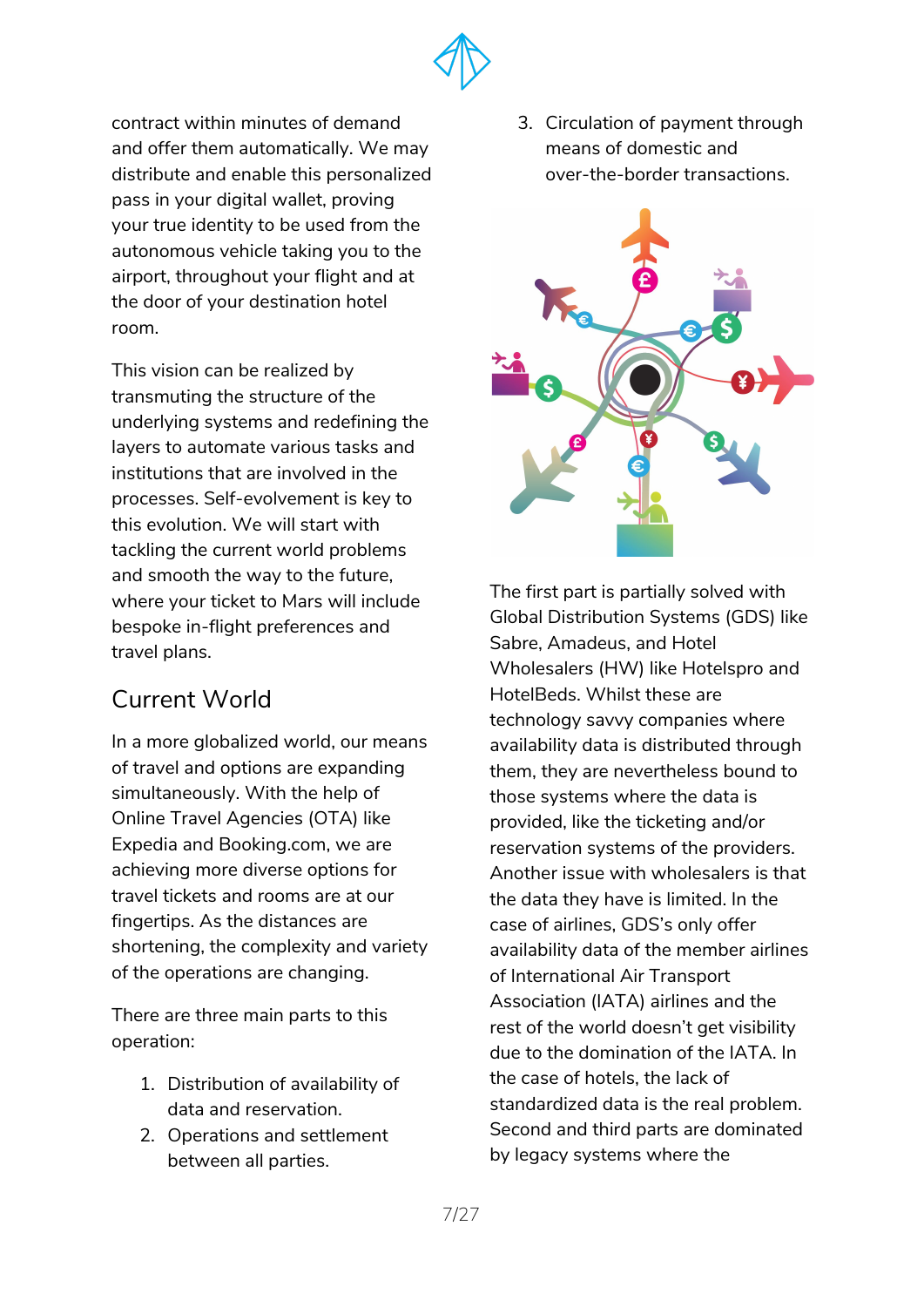

transaction costs and settlement issues impact upon us fellow travelers as costs. Another alternative to using GDS's and HWs is to use direct distribution. Some companies establish this via their own network of sales or their websites. Most are stuck in their network islands where interoperability and exchange of data are very difficult.

At the beginning of the millennium 1.674 billion passengers flew; this number more than doubled by 2016 where almost 3.7 billion travelers<sup>2</sup> chose airline travel. In other words, 10 million daily passengers traveled by air. When we look at the distribution of these passengers, 2.4 billion passengers used IATA Member Airlines whereas 1.3 billion passengers used non-IATA Airlines. Additionally, World Bank data from 2016 shows there were 1.2 billion hotel guests recorded. As of 2020, the estimate is over 8.5 billion passengers. To give more insight into the corporate side of this world, approximately 620 commercial airlines of which 460 are non-IATA airlines have generated those tickets. Also, there are more than 250,000 travel agencies and 150,000 of them are non-IATA agencies.

These sheer numbers bring us the size of the travel market, which is over 2.3 trillion USD for 2016 and is expected to be 4 trillion USD $^3$  by 2027. Figures

<sup>2</sup> The World Bank Data -

<https://data.worldbank.org/indicator/IS.AIR.PSGR>

<sup>3</sup> World Travel & Tourism Council 2017 Report

released for 2017 show that the indirect contribution of the industry has reached more than 7 trillion  $\mathsf{USD}^4$ worldwide. This makes the travel and tourism industry one of the key sectors for economic development throughout the world.

Upon closer examination of the data, we see that these numbers are not just high-end customers. Airline passengers now have more diverse income profiles than before. This brings two outcomes. First, because airline travel is now a common form of transport, more and more new companies are appearing in the industry as airlines, airport operators or other service providers. Second, there is a vast amount of data that needs to be processed safely and securely, not just for airlines but for the entirety of the travel and tourism industry.

The very first step of any travel plan begins with transportation and accommodation plans at the destination and their eventual purchase. This would trigger several transactions between the agency, airline, and hotel, affiliate, or service providers. The accumulated cost of each service is reflected upon the ticket and reservation prices. This also means that there is a lot of data and value transactions between multiple parties of a single reservation. The cost of these transactions, even for a single reservation, consumes

<sup>4</sup> World Travel & Tourism Council 2017 Report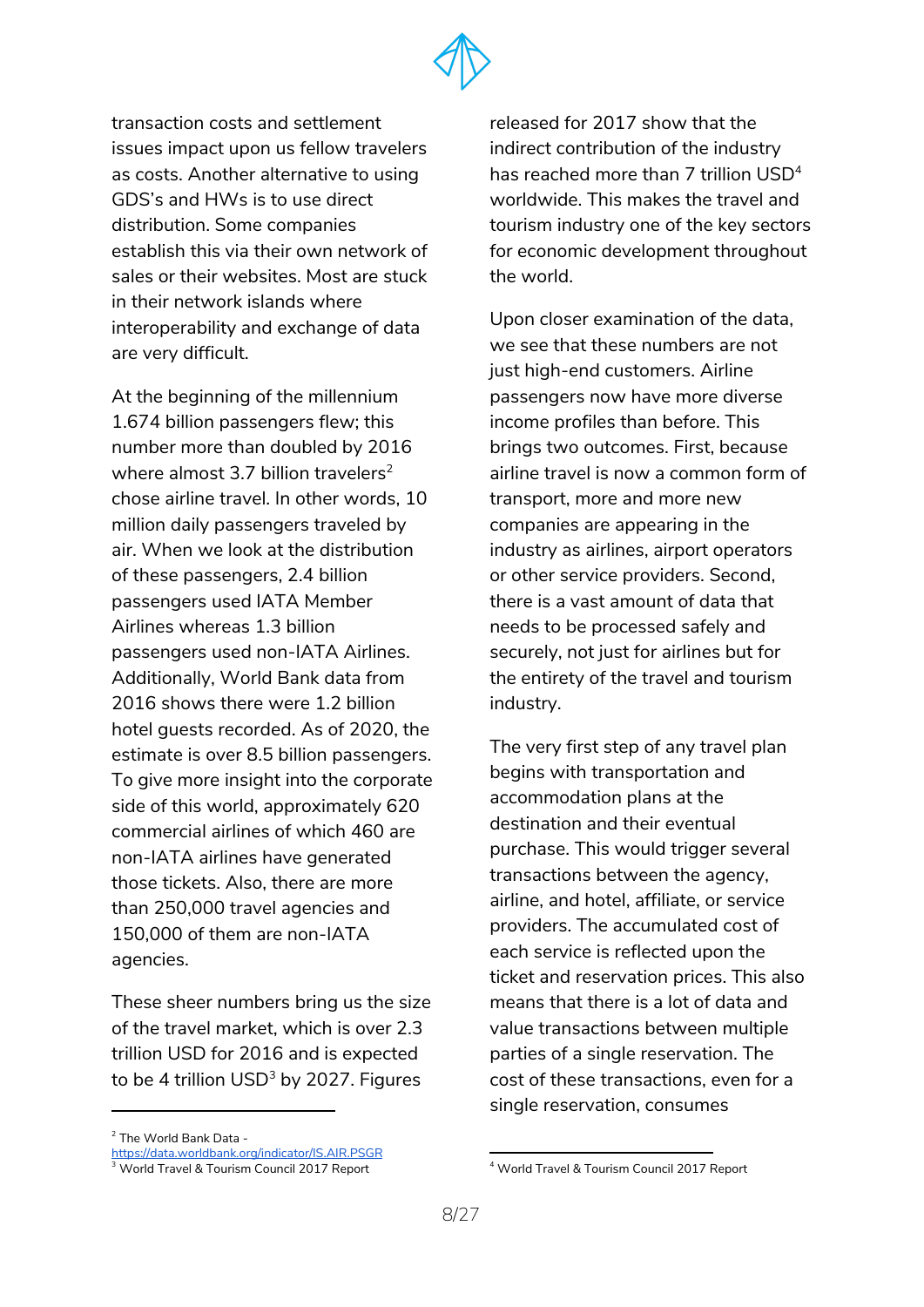

considerable time and money. Likewise, airlines, hotel wholesalers, and travel agencies need to maintain ongoing settlement processes within themselves and with each other to reconcile and settle these transactions. This process of billing, making a settlement and performing the actual payment, in other words Billing Settlement Payment (BSP) process, is also very painful and error prone. In light of the above data, one can imagine the total cost of maintaining this model is high.

# <span id="page-8-0"></span>The Basic Problems of the Travel Industry

To define the structure and the problems of the industry, let's examine the counterparts in a conventional ecosystem. Currently in the system we have Airlines, Hotel Wholesalers, Cruise Operators, and Railway Operating Companies as asset providers – an asset being a ticket or a reservation – and we have Travel Agencies, Corporate, and Individual customers as consumers of this asset. And the asset is issued and consumed through the provider's own proprietary system. The problems start with where and how the data of the product is created and when, how, and to whom that product is sold and consumed. To explain further, let's start with problems related to the data itself.

## <span id="page-8-1"></span>Data Structure

There are lots of different Passenger Service Systems (PSS) where airlines create and sell their inventory. Almost all the systems are derivations of ancient paper-based systems. These systems are bound to similar limitations because, even if there is room for innovation, by design, the current ecosystem enforces these limitations.

The move from paper-based airline tickets to electronic tickets took place over a 15-year period between 1994 and 2009. Even now, the e-ticket contains only the basic data about our tickets and it is not configurable or actionable, as it is just data. Other transportation models followed suit but then again it is the same basic data.

The ticket should be more than just a manifest of flight information. It must be customizable or even personalizable for a traveler's needs and preferences. It must include the rules of returning or changing dates that should also be calculated actions and callable automatically, without requiring a human interaction. This can only be achieved with a structural change of the data. These problems can also be adopted for train or cruise tickets or even for hotel reservations or car rentals, where the lack of standardization is the main distinction from airline tickets. There is more room for innovation.

## <span id="page-8-2"></span>Sticky Ticket Problem

Ever had a day when you had a trip planned just for it to be canceled at the last minute and you had someone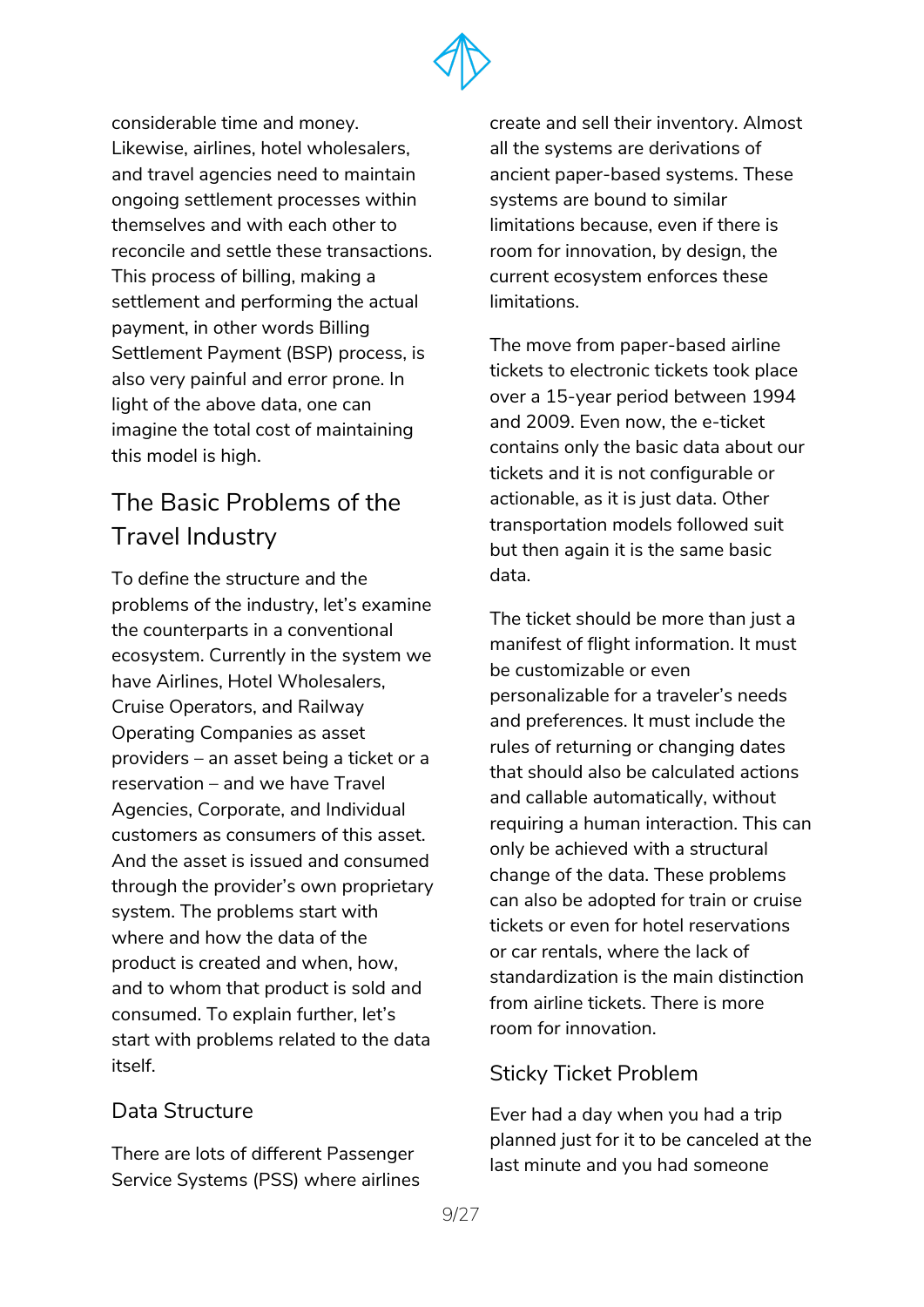

nearby that would be a suitable replacement for you but you couldn't transfer your ticket and you had to buy a new one for that person and return yours? This is just one example of the incompetence of the legacy systems which are open to further improvement. Most Airline PSS's couldn't do the changes without human interaction and you couldn't just transfer your ticket to any other person that would be able to fly instead of you. Most current PSS's are not suitable for this kind of change and couldn't track the ownership of this ticket due to security reasons. A similar situation can be applied to railway or cruise tickets, car hires, and hotel reservations where their respected management softwares are in the same situation.

What kind of software would we need just to change the ownership of the entire business trip we planned from airline tickets to car rental and hotel reservations, like transferring contact information over a smartphone? These and many other examples are barriers to the usage of data in current systems. This also highlights the specific problem of data: the identity.

#### <span id="page-9-0"></span>An Identity

"Who is who" is a problem not because the identity is needed for verification but because truly identifying the customer would change the "customer's journey" throughout the system. Is the John Milton buying a ticket now to Istanbul the same John Milton who bought a

ticket last week to New York? Or is he the one who made the reservation to Dubai through an agency?

There are some identifiers like passport number or a cellphone number, but these cannot assure uniqueness of a customer as these are open to error and/or change. The provided info can also be falsified. Companies try to solve this problem by enabling a login through their website or with a loyalty program. This, however, is not a common denominator for all and not as commonly used as needed. Sometimes agencies provide this data but, again, this is not always reliable. As the companies gather this information they keep a big pool of big data, though few have a chance to tap into this pool. The ultimate use of this data would be the customization of the travel asset. Let's look at some business problems that providers and agencies face.

### <span id="page-9-1"></span>Business Problems

On the business side of things, there is a common pattern that emerges for almost all of the parties in the travel industry. As the operation keeps on going, the providers create their assets from their proprietary system and the ownership of the asset is defined at the time of sale. At that moment, a credit line is recorded between the provider and the agency in question. As we explained in the previous section, the availability of the asset is dealt with in GDS's or direct distribution channels but the credit line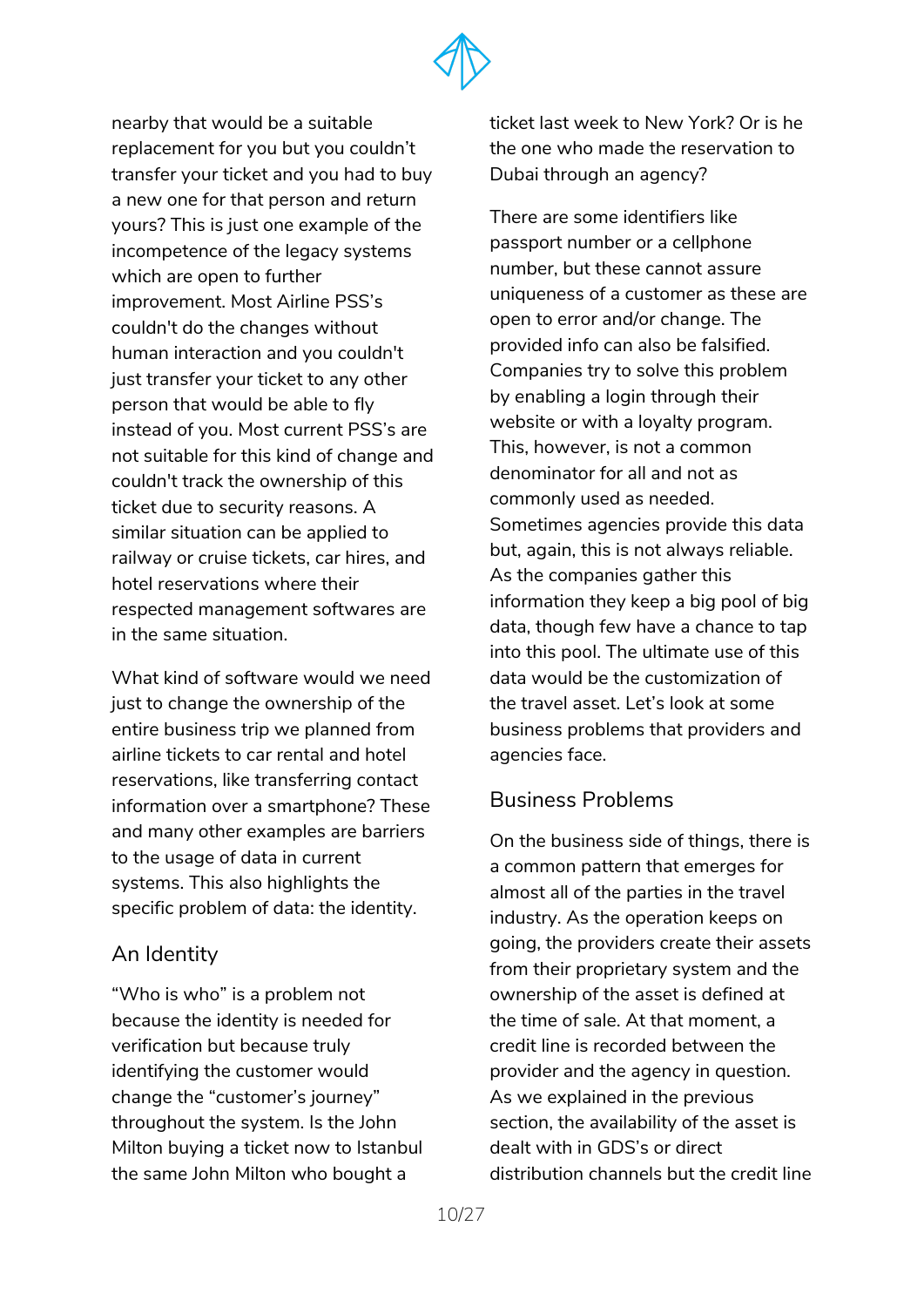

here is the main reason for almost all the items outlined below. For example; when a flight ticket is issued combining two different airlines with a stop along the way, the money from the seller agency is collected and distributed to corresponding airlines by IATA. Those operations for collection and distribution create other issues, as shown below.

Problems from the travel product providers' perspective are:

- IATA or Airline Clearing House (ACH) dependency
- High commissions and transaction fees upon receiving and sending
- Barriers to expanding sales channel
- Trust and Traceability
- Currency Risk
- Difficulties with keeping their money in their own country
- Long payment intervals, 15 to 45 days

Problems from an agency's perspective are:

- Multiple deposit accounts for multiple providers (high capital barrier)
- Difficulties in provider settlement
- High cost of a letter of guarantee
- Barriers to expanding provider channel and product option

● High cost of payment transactions

#### <span id="page-10-0"></span>**Inefficient Reconciliation Process**

Basically, the aforementioned credit line brings us to an inefficient reconciliation process. The case of a travel agency working with only one provider is quite an easy equation to solve. From the agency's point of view, there is a single reconciliation point with a single provider.

However, currently, this single reconciliation can only be carried out within certain periods because of the mutual control of the records in the systems of both parties involved in the realized sale. This can be effective only during certain periods and may require a need for third parties for money transfer. This situation also brings along a heavy operational process that needs to be carried out. For example, nowadays, this reconciliation between airline and agency can only be done within certain periods; a minimum of 15 days to an average of one month. Sometimes the processes take even longer. Even if an agency sells tickets through a single system, it needs to pay through a third party. Since both the transaction cost and the control of the transactions are necessary, it is only possible to carry out this process at certain periods. But the real world is much more complex in many ways.

First and foremost, the agency usually works with more than one provider, and the providers also work with more than one agency. Although this is still a single settlement, it is becoming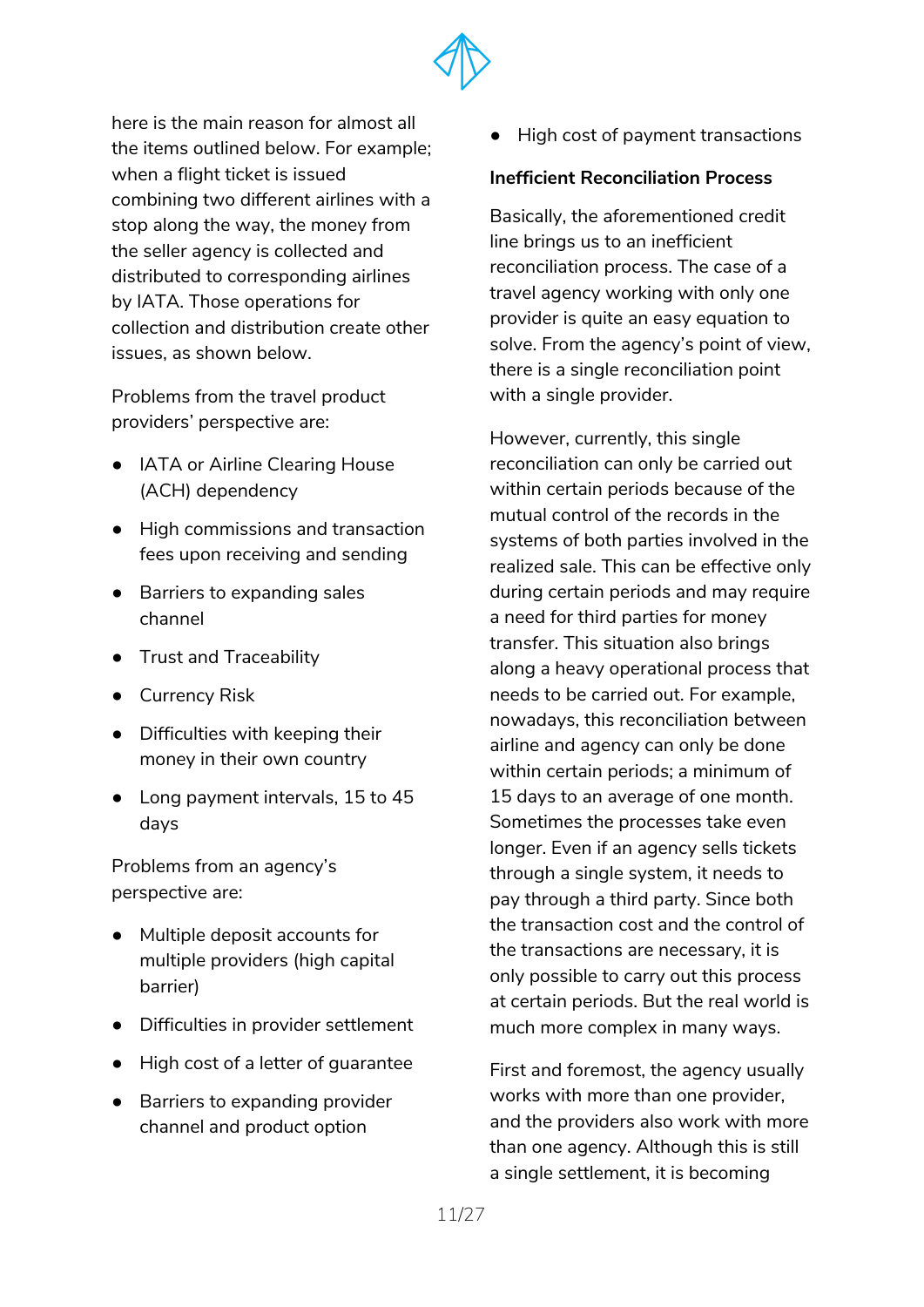

increasingly difficult to operate with more than one party involved. Second, if several providers jointly offer the asset, in that case that the agencies and providers involved need to offset between and within themselves. We call this process multi settlement. Along with all these, reconciliation also needs to be done in monetary terms in order to complete the settlement process.

In addition, IATA member airlines and agencies can make the reconciliation through IATA on an average of once per month, with high commissions paid and guarantee deposit money kept aside. But for those who are not members of IATA, this process can be much more uncertain, require a third-party involvement, take a long time, and be painful.

#### <span id="page-11-0"></span>**Agency Idle Money**

Airlines or any provider generally require agencies to block a certain amount of money or give a guarantee letter due to the risk that the agencies bear. This is because they cannot reconcile instantaneously and the provider keeps the money on hold, with a certain delay. In this case, a large amount of money remains idle in the bank account.

For example, IATA requires a 360,000 USD minimum guarantee letter for travel agencies and this increases according to the transaction, volume, or risk degree. Also, other providers may require a minimum-security deposit ranging from 3,000 USD to

10,000 USD or more to open a new agency account even if the agency does not immediately sell this amount of products. When the agency works with 10 providers, idle money multiplies respectively, causing a requirement of a vast amount of pre-paid money.

#### <span id="page-11-1"></span>**Path to Solution**

Blockchain as a distributed ledger opened the gates of opportunities for real-time online payment solutions. The adoption of this technology in the travel industry has always been on the digital currency side, giving us just another way of payment for our reservations. Although this is a very important feature as the payments would no longer need extra fees, there is an unseen cost machine at the back of the transactions, thus explaining the higher prices. We believe that blockchain technology and digital currencies will eventually solve the transaction fee problem. To take it a step further, we will revolutionize how the travel product is defined and consumed while providing a real-time solution for BSP. Let's take a further look.

# <span id="page-11-2"></span>Further Network's Solution

Blockchain, by its nature, offers a basic and fundamental solution. It is the immutable history of the transactions and, thus, expressing the final ownership of the asset. An asset can be money, a license, or a ticket. Its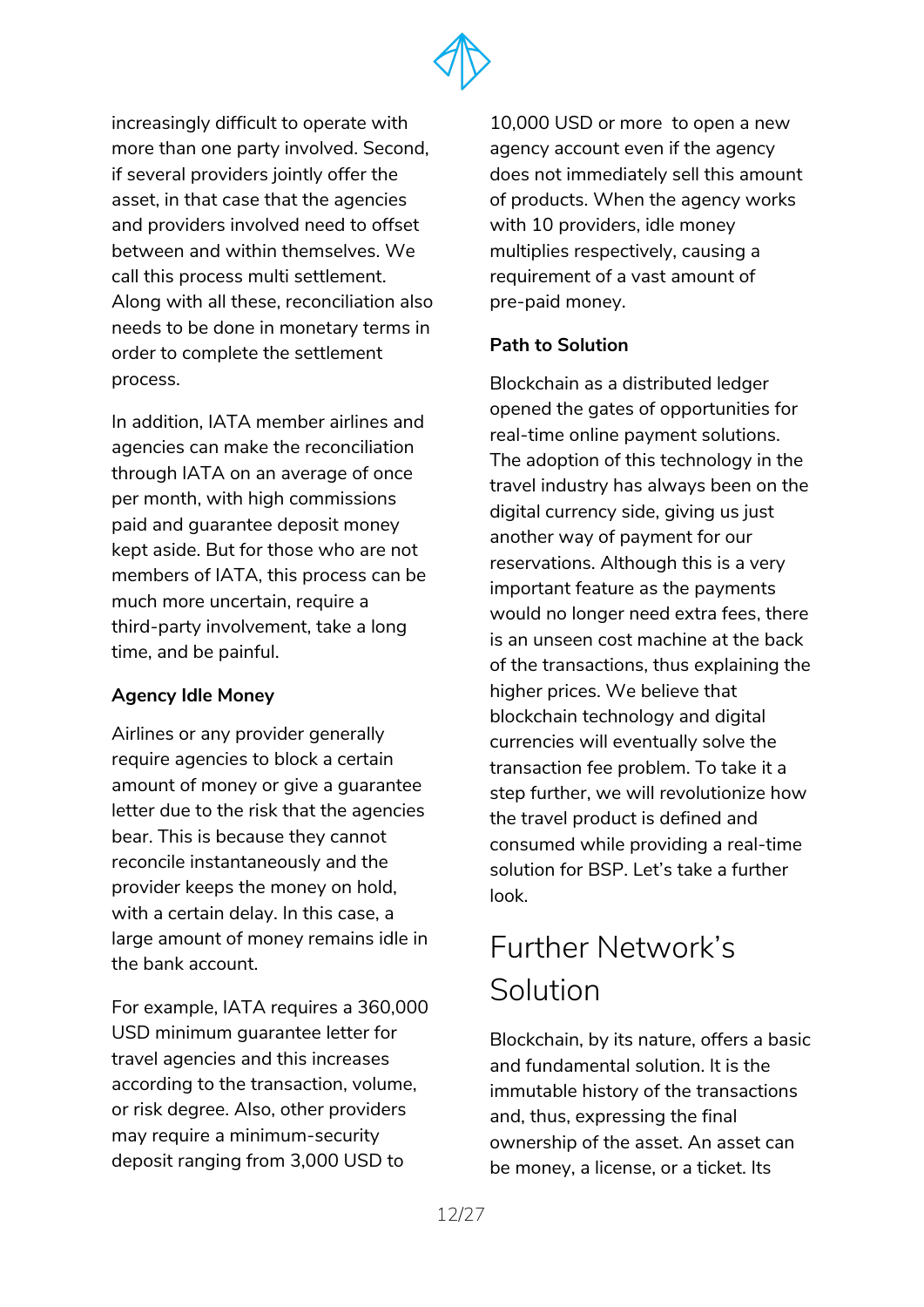

elegant design in keeping a secure, distributed chain of information would help real business scenarios, as discussed in the former section. The key points Further is aiming to achieve are:

- Real-time settlement between all interacting parties
- Decentralizing the process of settlement, thus removing the mediator
- Reducing the amount of money kept or blocked in deposit or safety accounts
- Cost reduction on payments
- Simultaneous cross-border payments
- Customizable travel asset
- Interoperability like merge, divide or exchange of the travel assets

And here is how we aim to achieve this.



## <span id="page-12-0"></span>Smart Travel Record

We are introducing Smart Travel Record (STR), which is a smart token holding key data about your travel. Conventionally your flight ticket or your hotel reservation is not just data, it is a contract with terms and conditions. Let's take a look at an airline ticket more closely where flight data and tickets are more structured compared to other kinds of tickets. On your ticket, you would have your standard data consisting of your travel details and personal information as the passenger and also a value of the ticket you are holding. As passenger you also are bound to its presented rights and obligations. Within these limits presented you can use, return, or burn your ticket. If you put a travel agency into this equation, this is a multisignature contract with lots of unseen mechanisms in place. We can transform this conventional ticket to Smart Passenger Record (SPR) for airline tickets using blockchain technologies. SPR is a sub model for STR, consisting of any transportation related data. We also introduce Smart Guest Record (SGR) for hospitality related smart tokens. STR will be a go-to standard smart token for the travel and tourism industry. Let's dig in.

### <span id="page-12-1"></span>The Data

The real revolution for the internet was the availability, distribution, and shareability of data. We believe that the Smart Travel Record (STR) will provide this for the travel industry.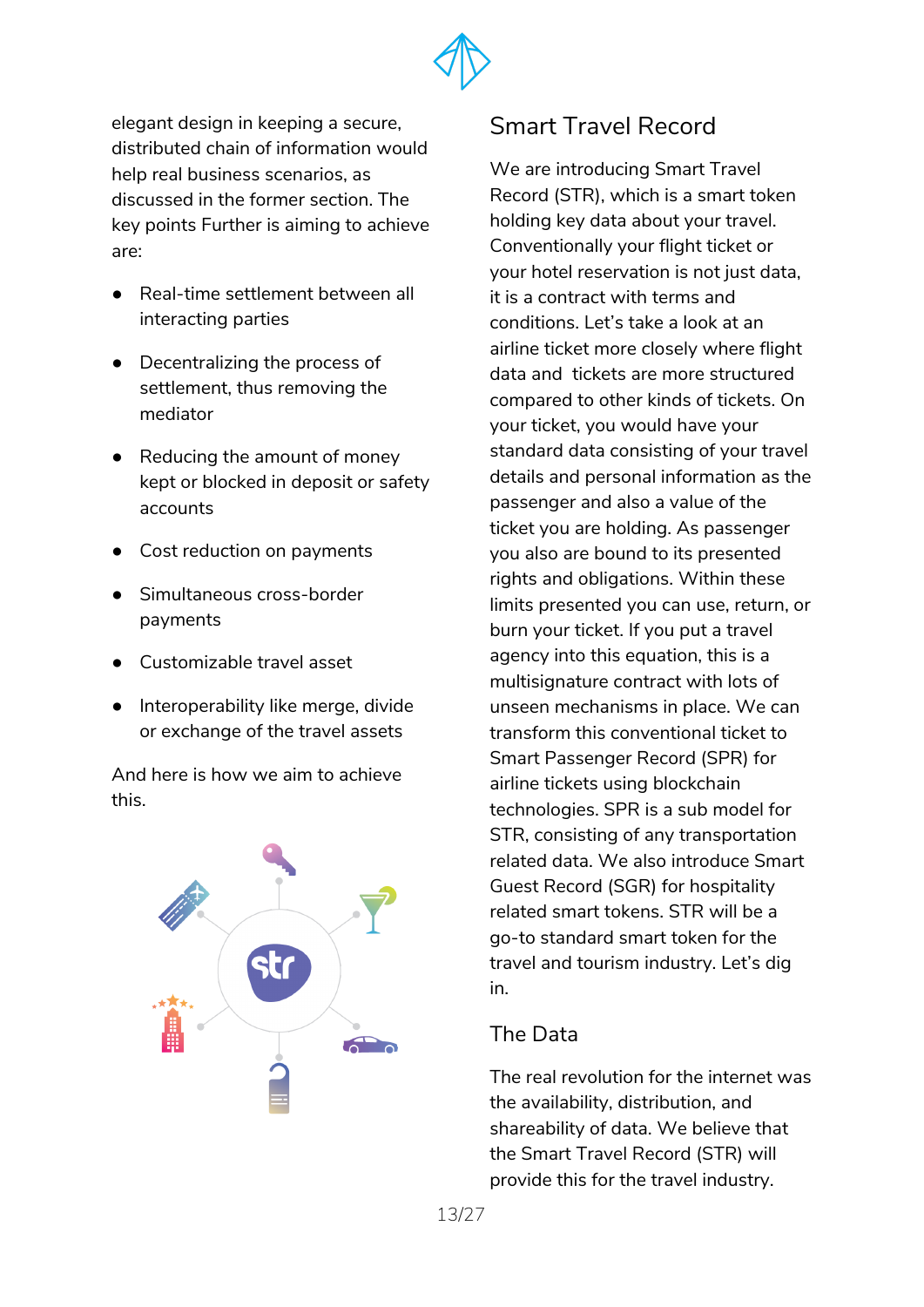

STR will contain or will be able to grant access to all the necessary data related to travel, including the itinerary with the value and transaction regarding the security and contract rules. Let's look at the lifecycle of this smart token.

The birth of an STR will be when a travel product provider issues the document with necessary rules. We will be providing several different tools to generate an STR. While for larger, more established, companies this would be communicating with their proprietary software, for smaller, agile companies we will have a tool to create the token on the fly. This will allow the industry to become more robust. An example is a small to midsize travel agency that may sell reservations for a local hotel via token creation and getting paid with a cryptocurrency for a special, once in a while convention in town that helped to book almost all of the rooms available. Everyone authorized by the network would be able to create an asset, tokenize it with STR and sell through the network. This will ease the international sales while opening many opportunities.

The life of an STR will consist of many standard actions like returning and changing some info allowed by the provider. But there is one significant difference - it requires minimal to zero human interaction. An STR, containing pre-defined rules, will be able to determine the returning or changing of date policies according to the rules set

by the provider. Aside from that, we will provide many other actions using the capabilities of a smart token. The new abilities will only be available if the issuer desires and uses certain tools. New abilities would include transfer, division, exchange, and customization of the STR.



A customizable STR would be customizable in a way that every item in an STR will be like a Lego brick. To give an example, in an airline, a class of ticket would have a baggage capacity of, let's say, 15 kilos. To be able to change it to 30 kilos, the airline may need to do a change on the ticket class. This can involve a whole series of processes as the legacy systems are ill-equipped to handle numerous small operations effectively, requiring the whole ticket class change and resulting in a ticket refund and then a reissue. With STR, it will be possible to simply alter the baggage allowance package and STR will calculate any necessary value change instantly. All the parts of STR would be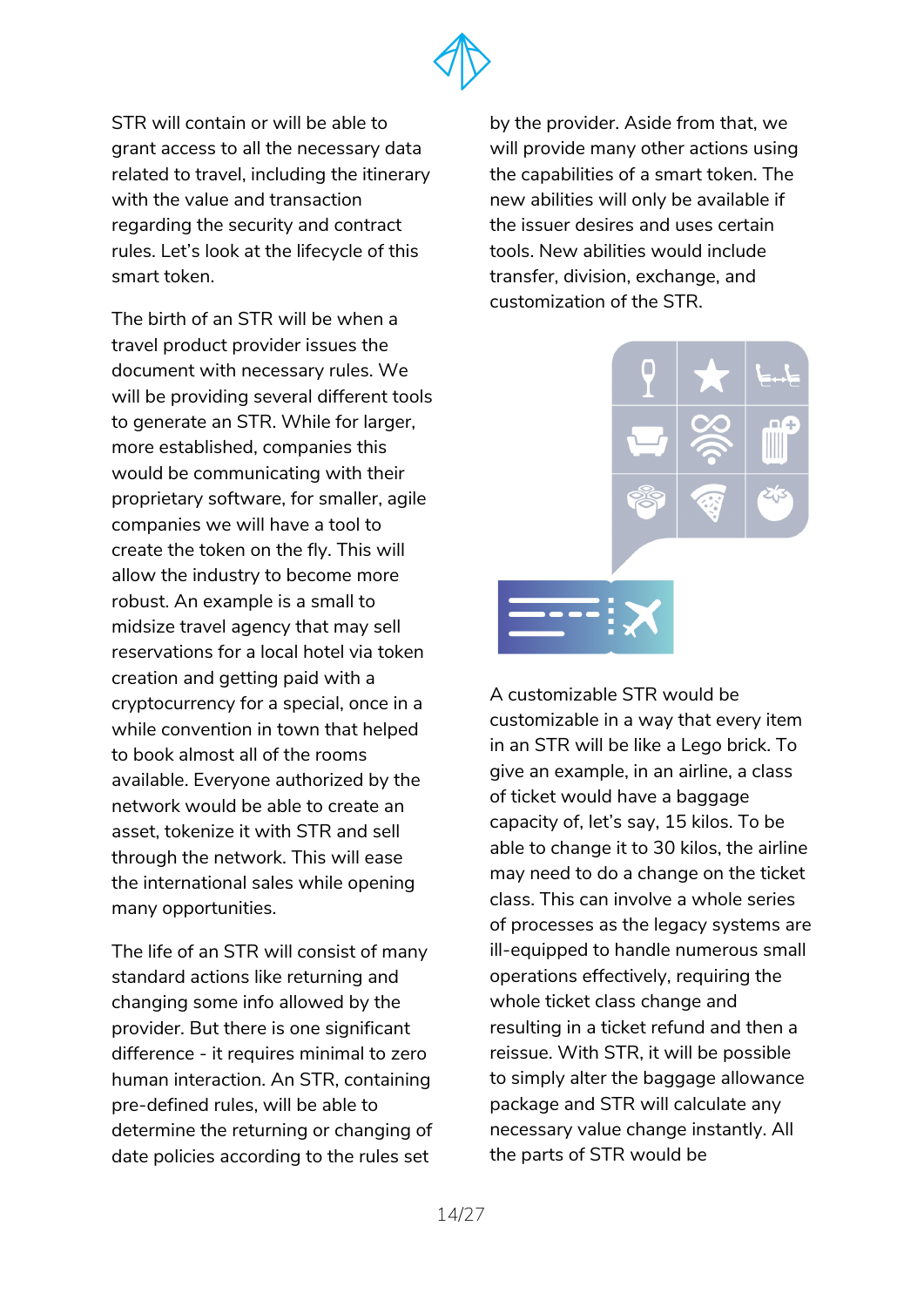

customizable for a single time for a single reservation or, let's say, for a flight with different choosable options.

Transferring a flight ticket, by means of changing the passenger name on the ticket, is currently not possible considering how the conventional systems work. An STR would be transferable if generated in a certain way, allowing an exchange market for the assets. The conditions of ability and cost of transferring an asset will be set and controlled by the issuer via smart token algorithms. Conditions may vary from the origin and destination ports to a certain time before the flight or to the number of transfers available at the time of the purchase.

An STR would also be divisible. Like the Lego bricks example, the assets you have combined can be taken apart. For example, a fellow traveler can combine their flight tickets with their hotel booking and car rentals into a single STR and then it can be put in parts and used separately. Even the round-trip ticket can be divided into separate tickets if the rules permit. Also, in another example, to change the current flight ticket to a new one still requires human involvement. An STR would be changeable in terms of itinerary details, from date or origin to your meal preferences, and also would be exchangeable with other travel assets or allow for change of ownership, which will be achieved with a more structured set of rules run on smart contracts. This makes STR

fungible. The main reason these new abilities can't be achieved today is the traceability of these operations and results throughout the whole process within the proprietary software. We will get more into how to accomplish this in the next chapters.

The death of an STR will be triggered by combinations of several conditions like expiration, usage, and clearance. As a record of the transaction, an STR simply shows the owner holding the right to a cruise ticket or a reservation of a car in a rental shop. In the future, an STR can very well be actively used to trigger a check-in to a flight or in a hotel where it can even be granted as a key to the room you are checking into. When an STR is actively used or passively expired due to its usage conditions, it will become absolute and will be terminated on the system, keeping the privacy of the traveler intact.

<span id="page-14-0"></span>

### The Identity

An STR will be accessible through a wallet, which will be the base for all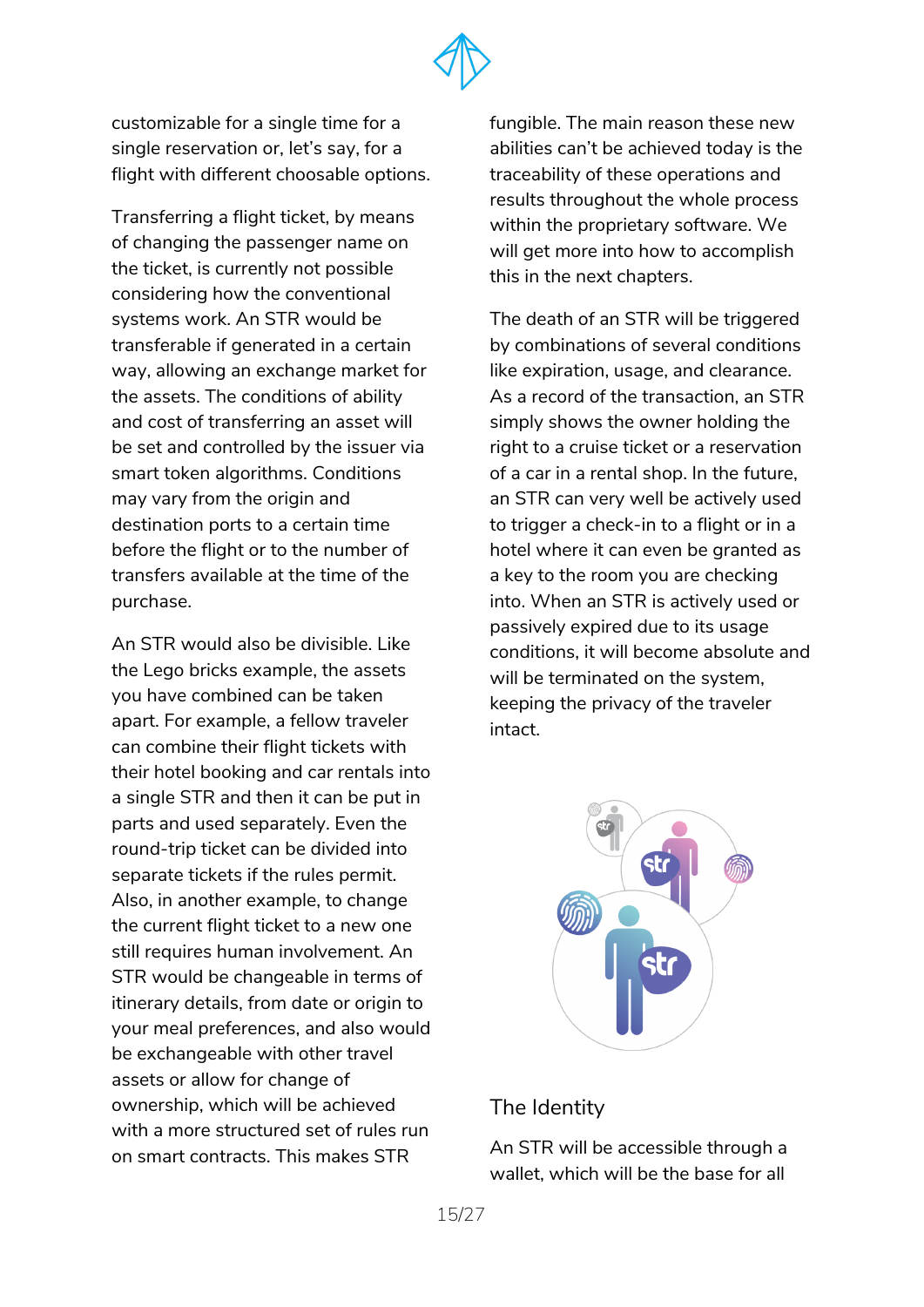

the operations available. Besides controlling the lifecycle of the STR, a traveler's wallet will contain the proof of identity needed for the STR. Therefore, the wallet will supply the needed biometric functionality identity verification. However, once the purchase of the asset has occurred, the wallet will supply the necessary ID to be matched with the systems that need the ID verification.

As explained in the previous chapters, "who is who" is the most vital question to the industry for properly setting out the customer journey. Identity is a big part of this

equation. A controlled identity verification system would be very useful for the industry. The identity verification system will be closed to the outside world, as the entrusted information will not be shared

 $1005 = 10A$ Aaency

that may contain a broad set of sensitive information.

#### <span id="page-15-0"></span>The Value

With the help of blockchain technology, the value of the smart token holding the asset is consistent within the system. When a travel agency sells a ticket to a customer, the system will divide the money paid in terms of ticket value to the airline and service charge to the travel agency. As explained in the previous chapter, the settlement is an issue between these peers. As the token is issued from the provider and transferred to the buyer,

> we will keep the record of creation and circulation. The value of the ticket can be any fiat currency or a cryptocurrency. This solves the issue of settlement on a very fundamental level. The track record of the token will

directly with the counterparts in the network but only the verification of the identity of the wallet holder for certain operations. You, fellow traveler, will be in control of your identity and with whom to share your identity. This will give more security both to the wallet holder and to the other parties on the network, as the identity system will work on a need-to-know basis and only the proof of your ID will be shared, not the underlying information

automatically present the current state of the world for all parties to see the real-time settlement.

By using blockchain, the process of settlement does not require a central authority to check and balance the accounts. It is done automatically through a series of checks and rules that run against the smart contract. A centralized authority's main function is to oversee the process, which gives the ability to solve the inconsistencies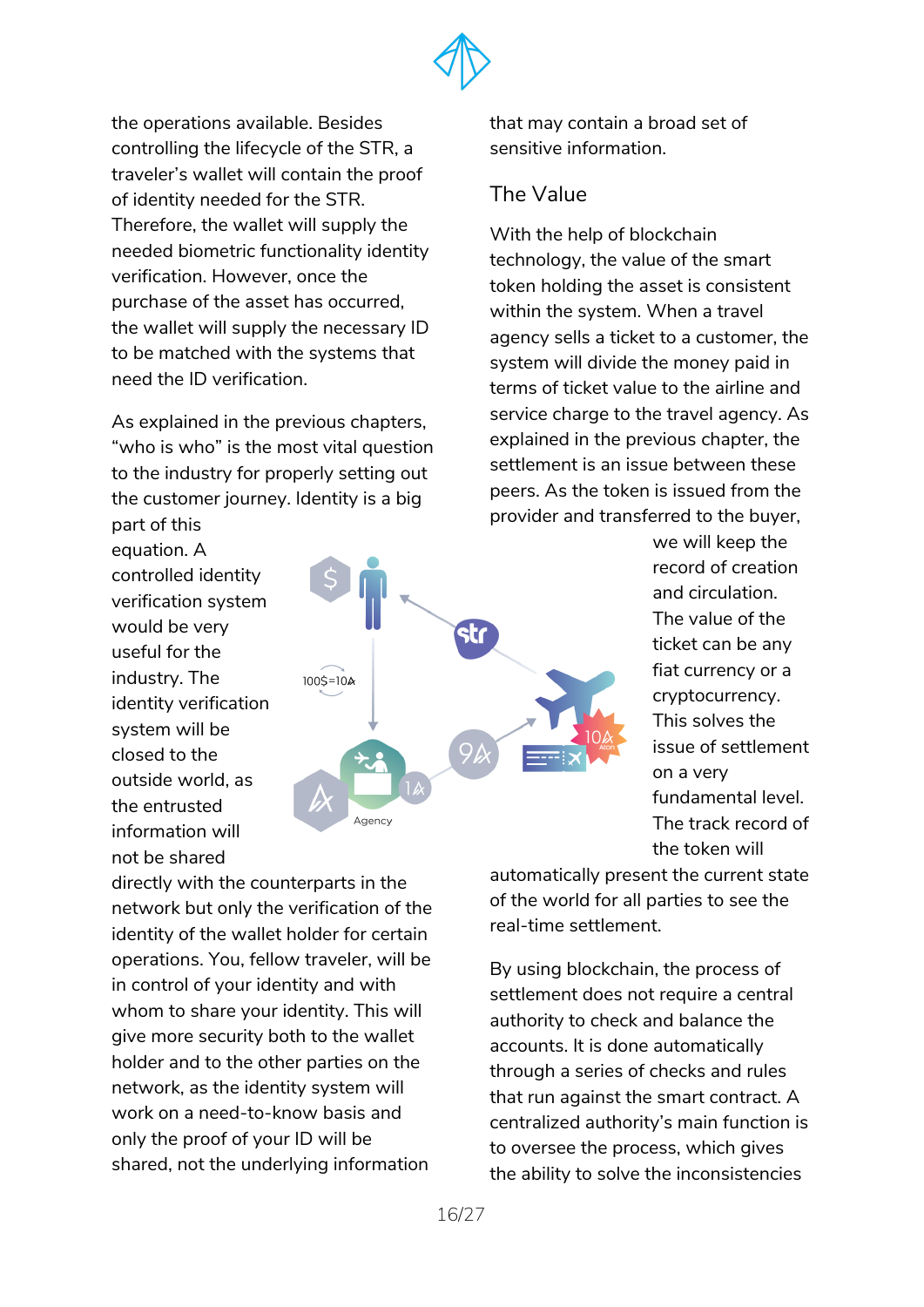

and control the transactions. This may give the authority more power than required as a mediator. In some other cases where there is no controlling authority, the parties bring either a mediator or talk to each other directly and try to solve the settlement with old fashioned ways where they run each other's records against theirs to check for inconsistencies. We believe that STR with a well-defined consensus, using a well-defined smart contract, will solve most of the problems in the industry's settlement processes. We will discuss more on the subject in the coming chapters.

#### <span id="page-16-0"></span>The Coin

5

As an STR contains the real value of the ticket in a predefined currency, however, it does not solve two big problems; the currency of the written value against the local currency's exchange and balancing the settlement. That is why we introduce the network's own currency, Aton (ATON). An STR will hold the value of both the local or desired currency, and in Aton. When a smart contract is used with Aton, this will allow the smart contract to be run properly and complete the required payments simultaneously and according to the rules.

The first use case of Aton will be in a similar fashion as the gas price in Ether<sup>5</sup>. In the network, every allowed node will have the right to deploy their asset with a smart contract and that will require a transaction cost. The cost will depend on the type and complexity of the transaction. For this reason, all the institutions that are in the ecosystem will need Aton. In other words, Aton is the money that runs Further Ecosystem.

Aton will be the main driving force that Further Ecosystem will be running on. For this reason, as the number of operations in the Further Blockchain increases, we expect the demand for Aton to increase as well. At the same time, when the demand for Aton greatly increases, the transaction costs will be adjusted accordingly so that the costs will not increase too much.

The second use case is for settlement purposes; all transactions that have a value in the Further Ecosystem will both be kept in the desired currency and Aton. This will allow the system to calculate the entirety of the transactions and set the balance independent of the currency used by the issuer or the purchaser. This is important for ease of calculation and conversion to other currencies. In an example of an agency in Brazil working with other agencies around the globe, we can see the balance of all the operations in Aton and its conversion in Brazilian Reals without depending on a counterpart's particular currency or another third currency, where another conversion is necessary.

The third use case is the completion of the contract with the payment. If the

[http://ethdocs.org/en/latest/contracts-and-transactions/ac](http://ethdocs.org/en/latest/contracts-and-transactions/account-types-gas-and-transactions.html#gasprice) [count-types-gas-and-transactions.html#gasprice](http://ethdocs.org/en/latest/contracts-and-transactions/account-types-gas-and-transactions.html#gasprice)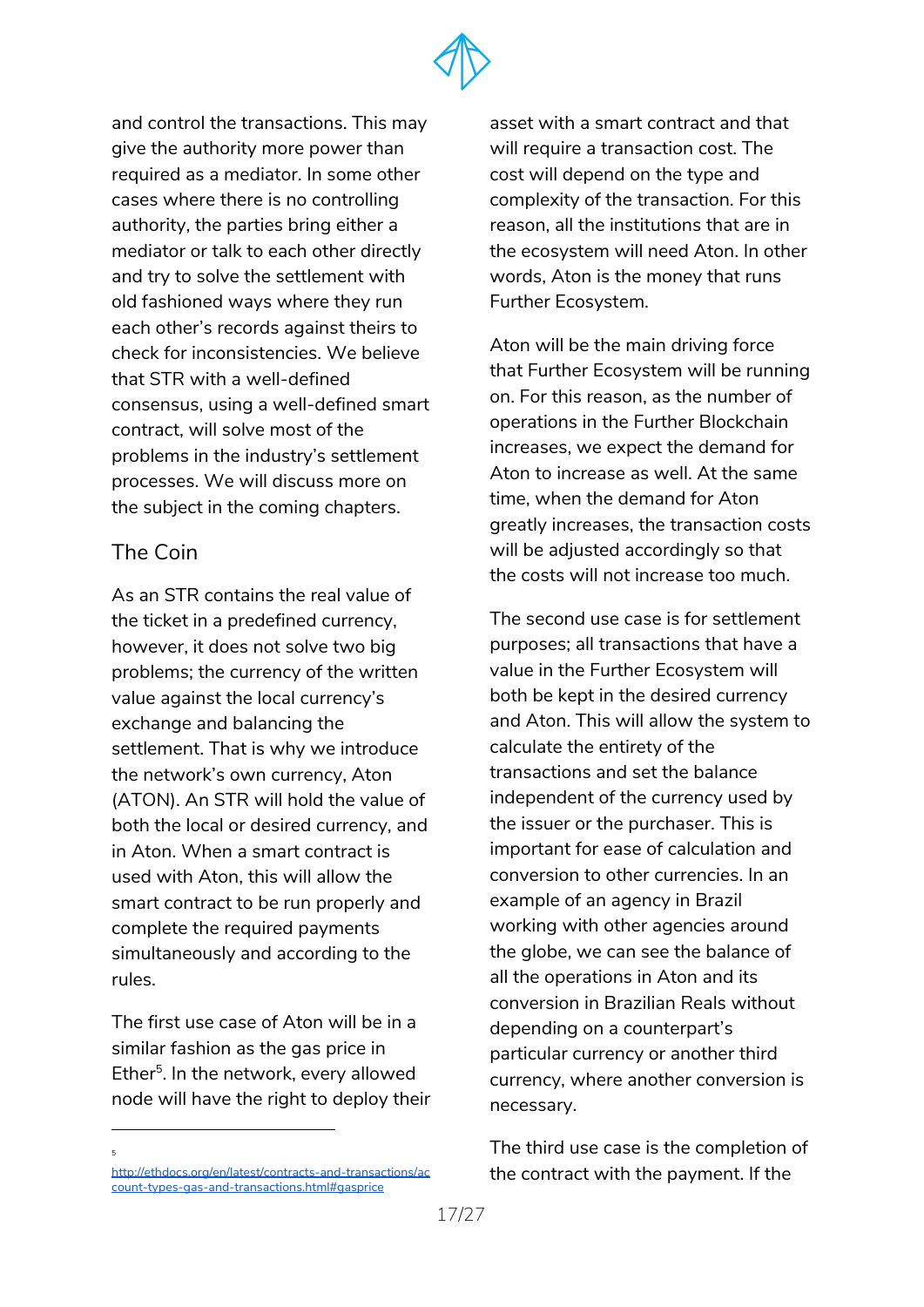

issuer requires or opts for the use of Aton, it will be used for real-time payment. Since STR holds both the desired currency value and the value in Aton, the system will calculate the settlement over Aton. The value of the transferred STR will be met by the Aton, making the payment automatic. If the accounts don't have sufficient funds, the transaction will not be completed, keeping a clear real-time balance. This establishes trust between parties, where otherwise using traditional methods takes time and bureaucracy requiring a third-party involvement. Depending on the issuing and purchasing parties, they may choose to use Aton for specific types of transactions.

We will incentivize peers to do business in Aton by reducing the cost of the transaction sufficiently if Aton is the choice as the payment method. As explained in previous chapters, the cost of the money transfer on many occasions is much higher than the actual money earned from the sale itself. Aton will also help solve international money transfer by using its own network instead of traditional methods. As the adoption increases, overall transaction costs will be much lower for the airlines. The businesses will benefit from using Aton with each other in regards to the ease of money transfer. Using the same example of the Brazilian agency, which is working internationally, the whole settlement and payment process will be complete while using STR and Aton. Settlement will be done when using the asset and transfer of it will be completed in accordance with the transfer of Atons required to the opposite direction in real time, which will complete the payment process in real time. And both they and their counterparts will not need to worry about the conversion, say, from Brazilian Reals to US Dollars to Thai Baht and all the intermediary banks and their commissions. Aton will help peers do transactions very easily at a fraction of the current cost of money transfer.

Aton will also help solve another business problem, where a big sum of money must be blocked in deposit accounts to establish trust and to be later used for transactions. The money kept in the deposit or safety accounts grows as the company makes more transactions. So, the company must compensate for the money kept there. With Aton, there is no such problem as the transactions occur instantaneously, so the buyer or the agency is as good as the balance of their current account. Some cases may require a minimum amount of Aton kept in a deposit account by some providers. Even in that case the amount of Aton kept would reduce considerably in relation to present day examples. And the reserve amount would be useful for more than one requiring peer, thus solving the problem of doing a settlement with multiple counterparts. Thanks to the real-time settlement, the amount kept can directly be in use for the live transactions if certain rules are set and met. The deposit accounts kept in the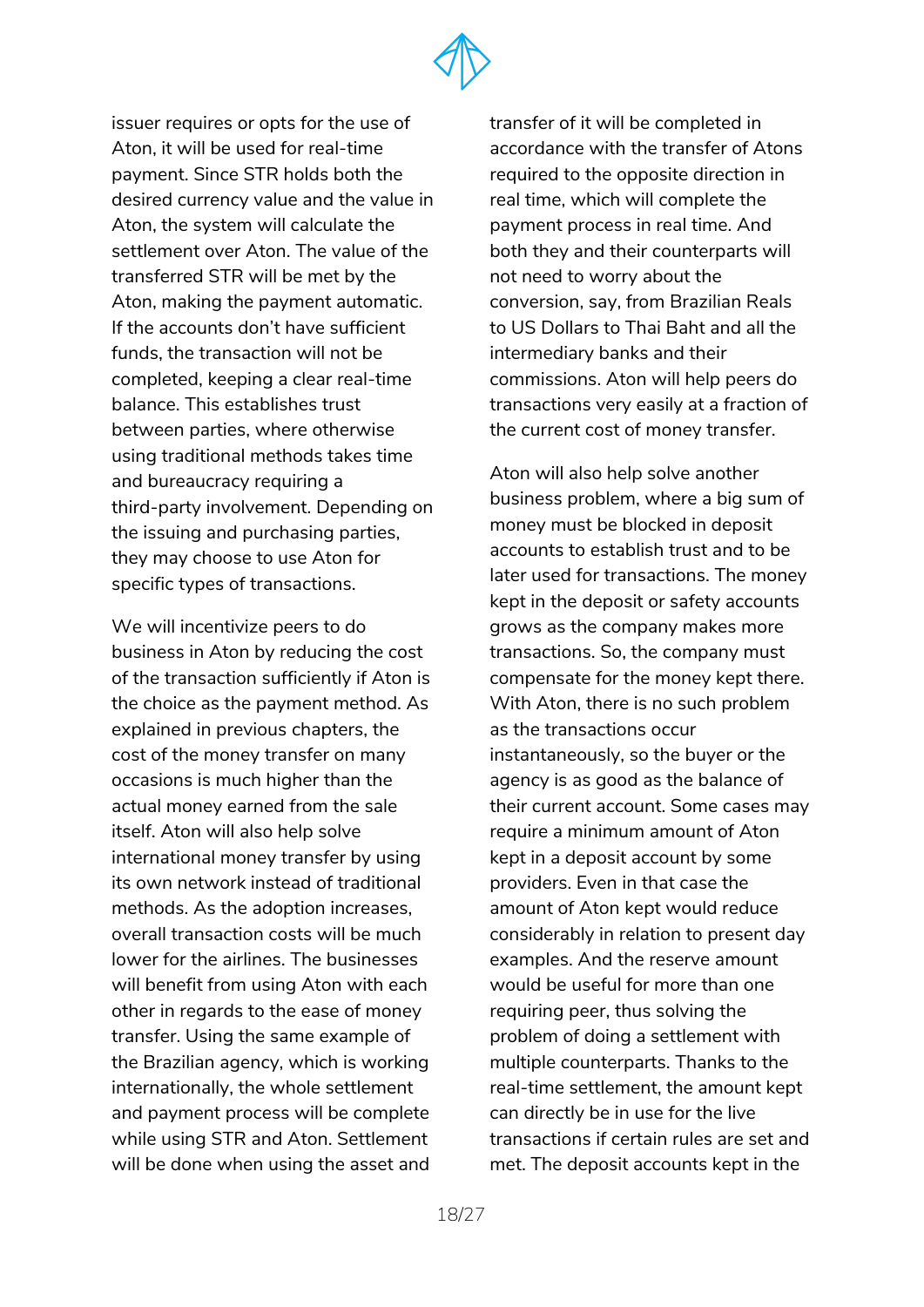

system will be checked against its ruling via smart contracts during the transactions. This is sometimes required by the issuing peer depending on the sale location and type. Our goal is to totally eliminate the deposit accounts.

In the near future, as the adoption of cryptocurrencies increases and countries' central banks issue their currencies as cryptocurrencies, the set value for STR will shift from traditional fiat currency to a cryptocurrency. In that case, we will support other cryptocurrencies as instant payment methods. This will only be possible by establishing an inter blockchain mechanism within Further Network's Blockchain. This is a milestone further down the road.

And lastly, our long-term goal is to encourage the use of Aton within and out of the Further Ecosystem. We aim to establish Aton as the traveler's default currency and act as a traveler's check where Travel Agencies can act as small cash centers to convert to local currency. As a traveler, the money you carry will be more secure and funds can easily be transferred and used in cases of emergency. We want to achieve widespread use and value stability. Along with the needs of institutions in Further Ecosystem, we will introduce new tools to achieve this gain in coverage. As the adoption of Aton expands, another advantage it brings will be that providers are able to offer advantageous prices in such areas as airline tickets, room rentals,

and ancillary service sells like lounges, car rentals, etc.

## <span id="page-18-0"></span>How does it Work?

Considering the legacy systems, we will introduce many tools to control the lifecycle of an STR and Aton. Further Network's backbone will manage the lifecycle of an STR and we provide more technical details in the following chapter. The tools we plan to introduce will include the following and more depending on the market's needs:

- API infrastructure to integrate with provider's system.
	- APIs will be created specifically for:
		- Airline Management Systems (i.e., Sabre, Amadeus or proprietary)
		- Hospitality / Property Management Software
		- Channel Managers
		- Online Travel Agencies
	- APIs will essentially include:
		- Check if the buying counterpart has enough Aton to fulfill the transaction.
		- Create the STR with basic rules and data, setting the smart contract and returning the result
		- Checking the status of the **STR**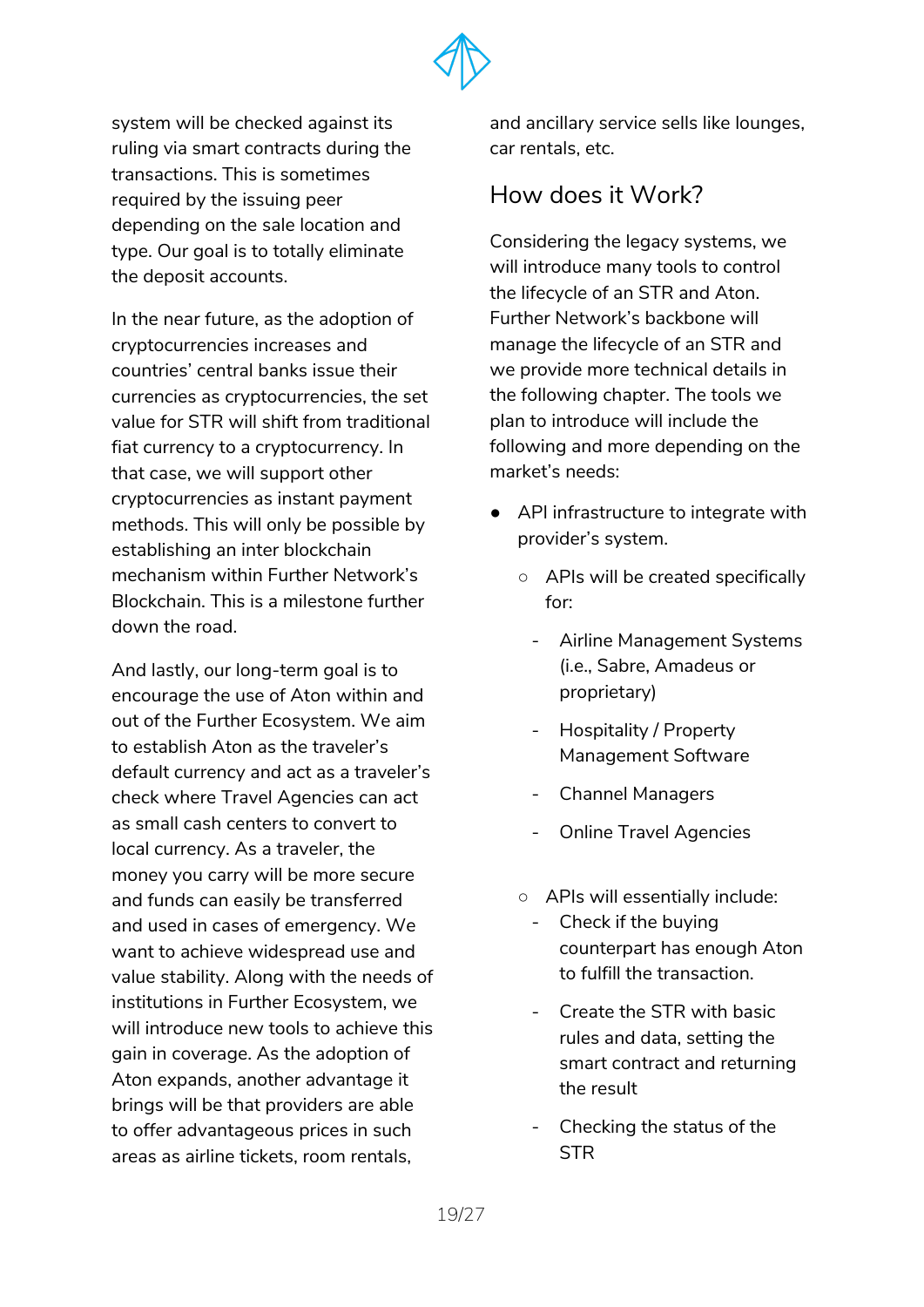

- A dashboard for all the nodes to check their balance and settlement if they don't use the real-time settlement.
- An STR Management App for companies with small transaction numbers.
- A special digital wallet for both the institutional and individual nodes with different capabilities to manage the Aton and the STR they have issued, purchased, or owned.
- A new online STR integrated Passenger Service System (PSS) and Hospitality Management Software (HMS) for all the asset providers, where STR is directly created on the network without extra integrations.

The STR will be triggered whenever a ticket or a reservation is created using one of the above systems. Each provider will be able to add and edit their rule set for all the actions defined for the STR, in general, or even individually. The smart contract in STR will then determine the outcome of the transactions according to the rule set defined for the actions. In many cases where the issuer and buyer (who can be an agency or a customer) are in the system, they must have Aton so that the settlement and the payment will be instantaneous. In other conditions, the system will generate a settlement report for all the parties involved, and in real time everyone will be able to see their balances. For activities like secondhand airline tickets or the exchange of STR to work, we will introduce more integrated systems

where the STR lifecycle will be deeply integrated into the issuer's own system. With each transaction or operation, the system will calculate a transaction fee, which will be deducted from the wallet.

## <span id="page-19-0"></span>Benefits...

As we explained some of the benefits in previous chapters, let's sum up the overall benefits in two parts.

#### <span id="page-19-1"></span>...For Companies

- Real-time settlement and payment will reduce the waiting times and need for security deposits agencies are facing in the current system.
- In an example of a settlement between two Airlines or Travel Agencies, the settlement process is still error prone and many disputes occur since the transaction is not validated with a trustable, immutable system. Having a real-time settlement will clearly reduce the number of disputes and resolution time.
- Big companies will be more agile and have more control over their distribution systems by completing the settlement processes in real time.
- Small companies will also benefit from the quick transactions and they will be able to offer assets they haven't ever had before.
- These will also lower the operational costs as the transactions and settlements are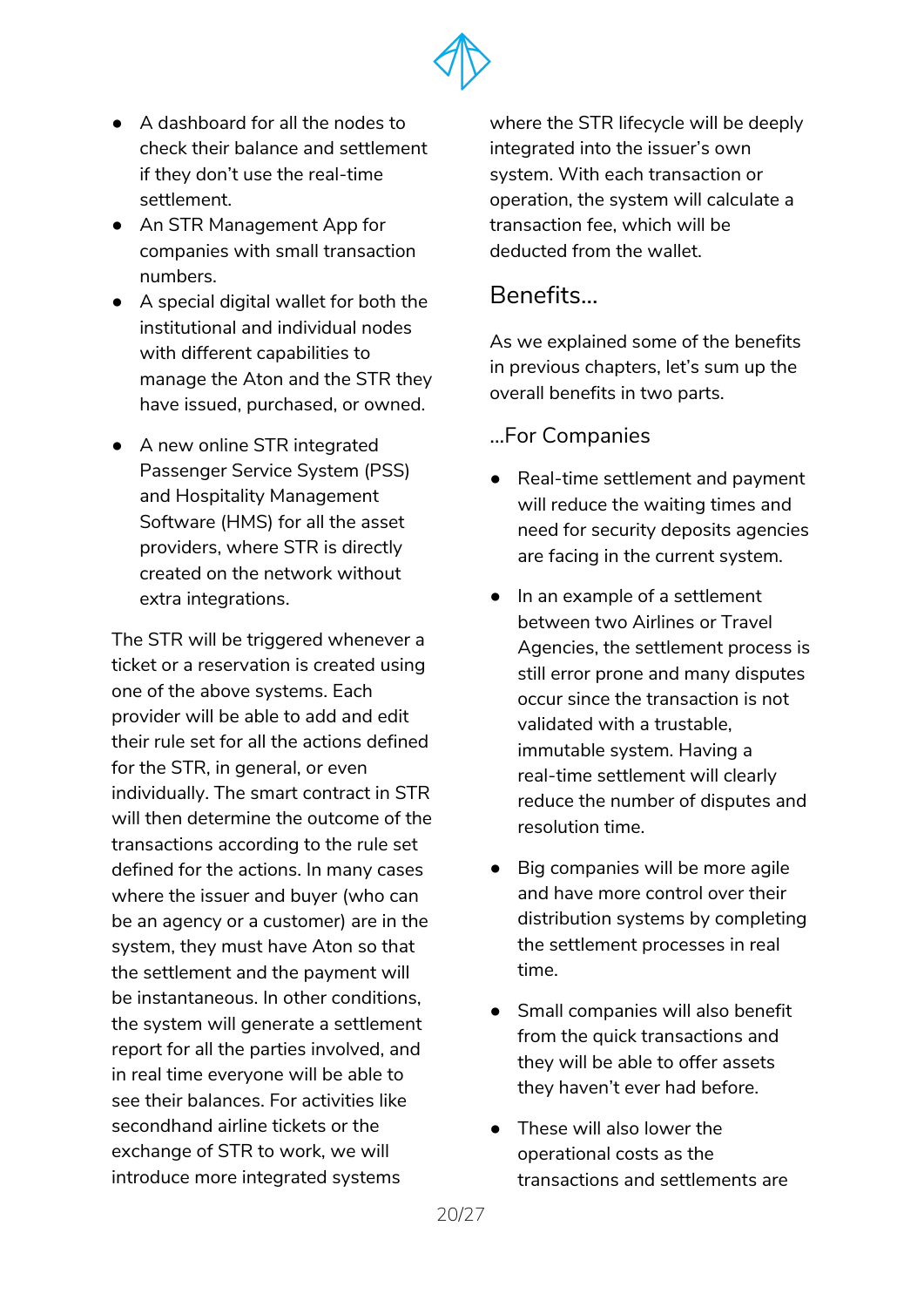

done autonomously, thus requiring less human involvement.

- <span id="page-20-0"></span>...For Individuals
- Us fellow travelers will benefit from the cost reduction in the travel industry.
- New properties like exchanging or transferring the ticket will give more control over the assets and decrease the time spent for these actions.
- An exchange market, which will be a peer-to-peer market, will emerge within the controlled limits and will offer benefits for all parties involved.
- As Aton's usability increases, it will become the go-to cryptocurrency for travelers. Instead of carrying money and worrying about the conversions and rates, travelers will first of all pay for the service they receive with Aton and Aton will be readily available as conversion currency for withdrawals from Travel Agencies. It will be easier and more secure to transfer money and get the conversion in local currency rather than carrying a bunch of bills for your travel expenses.

# <span id="page-20-1"></span>Further Blockchain and Development

The capabilities we would like to achieve require a certain type of blockchain system. STR and Aton will live on the chain and it will be a secure, private network and withhold the operational load targeted within the network, considering the cryptocurrency transfers as well. Here is how we are going to accomplish this.

## <span id="page-20-2"></span>Further Essentials

At its core, the structure is to establish a B2B environment including interactions with the outside world. We are planning a closed. permissioned, scalable, and consortium<sup>6</sup> type blockchain. To establish this, first we need to define some essentials like the nodes, consensus, validation, and contracts in the system.

### <span id="page-20-3"></span>Nodes vs Well-Known Nodes

It is not possible for everyone to get into the system as a proper node. We will divide all the peers in the system depending on their capabilities. Nodes' common functionality will be executing transactions. Asset issuing, rule-defining nodes will be well-known nodes. Institutions with the conditions specified by the system will be well-known nodes by authentication.

6

[https://blog.ethereum.org/2015/08/07/on-public-and-priv](https://blog.ethereum.org/2015/08/07/on-public-and-private-blockchains/) [ate-blockchains/](https://blog.ethereum.org/2015/08/07/on-public-and-private-blockchains/)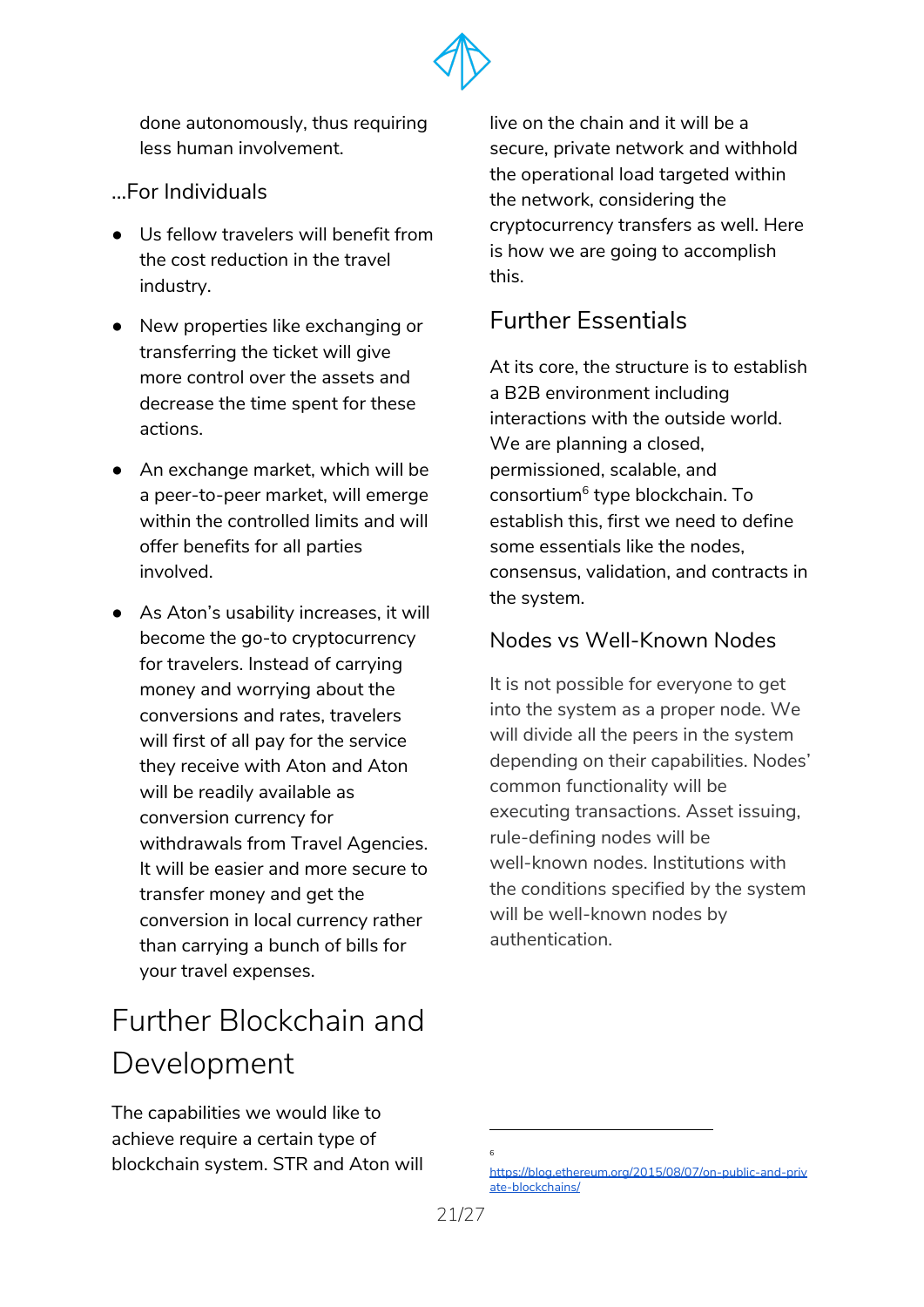

## <span id="page-21-0"></span>A Well-Defined Consensus Mechanism with Predefined Validators

In the case of an asset being sold, transferred or, in other words, for all the lifetime actions, it is absolutely necessary for the asset issuer and the intermediary counterparts to take an active role. However, a certain number of other relevant third-party counterparts will also be required to approve the integrity of the contract and provide consensus. For example, in an airline ticket sale with multiple flights, regardless of STR generation node, where the ticket is first sold, other airlines of the travel will be involved in validation of the generated STR. When all involving parties reach consensus, the system will execute the smart contract.

In a consortium type blockchain, a consensus is typically reached by a preselected set of nodes. This is a more appropriate approach for reaching consensus in the system, where only institutions are involved in such a process and end-users only trigger actions on STR.

## <span id="page-21-1"></span>High Performance and Scalable Environment for Smart Contracts

In a world where 3.7 billion airline tickets and 1.1 billion hotel reservations are booked annually, we can safely assume that approximately 6 billion transactions have been made in a year, assuming one-third of the transactions are grouped and the

money being transferred for those aggregates. In other words, there are 190 transactions per second on average. Of course, this load is not expected to be reached in the short term but it will be an arithmetic average of the calculation and more instantaneous processing will actually be done. Bitcoin can do 5–7 transactions per second and Ethereum can do 50–100 transactions per second. Nowadays, it has been lower because of congestion. That is why we keep to the consensus of having issuing and consuming nodes far from each other. We should be able to reach much higher transaction speeds. This will lower the transaction times, thus reducing the operational costs.

### <span id="page-21-2"></span>Privacy

The confidentiality of the information contained within an STR is essential. This information is only for the current owner of the STR. However, the issuing node and the related agent can also access the required information for the operation on a need-to-know basis. In the case of tickets with more than one provider, each provider should only see the relevant section. And in certain conditions the information will be purged, leaving only the necessary track info for the settlement process to be complete. This will help with GDPR compliance.

### Cheaper and Faster Transactions

One of the main goals is to reduce the operational and financial costs that companies have to bear. Real-time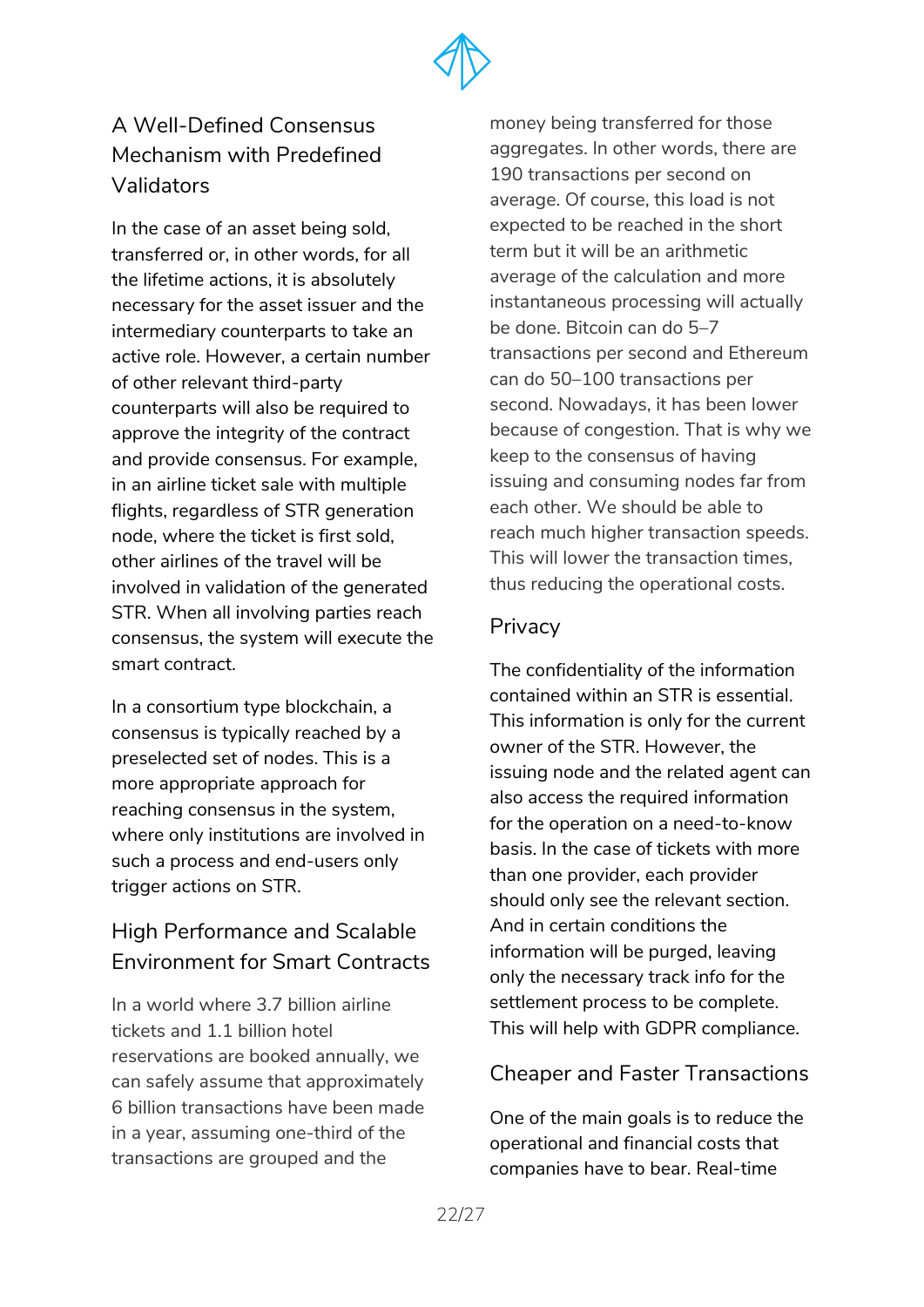

reconciliation, a reduction in the need for a bank transfer to a minimum, with minimum to zero amount that needs to be held in lock will result in a substantial reduction in costs. A faster transaction time is a must and it will help to lower the operational costs as well.

# <span id="page-22-0"></span>The Roadmap

First of all, Further Network's Ecosystem will be developed and introduced, which will include the concept of the Smart Travel Record. Further blockchain and ecosystem development will take account of the issues outlined in this document. With the Smart Travel Record, the means of system integration for providers and the user interface will be developed for agencies or other organizations that do not want to integrate with the system. In this light, we divide the development into 5 phases.

## <span id="page-22-1"></span>Phase 1 – Billing, Settlement, and Payment Platform

Our aim here is to solve the industry's main problems. Settlement and Payment take, in some cases, up to 45 days and have substantial cost considering the required third parties and amount of operations that need to be done. Further will first deploy a Billing, Settlement, and Payment Platform (BSP Platform) for B2B network, doing settlements and payments in real time. In this phase,

we will deploy and realize the following:

- 1. Full feature set of APIs connecting with legacy systems. This will be faster than renewing existing systems and establishing a base for future change.
- 2. Ticketing or Reservation systems of the asset issuer will connect to the network through APIs as soon as the sale is ready to be finalized.
- 3. We will create an STR that includes the necessary data and value of the asset in choice of currency (fiat or crypto) and also in Aton, thus fully tokenizing the ticket.
- 4. These transactions between counterparties will be on the chain and the settlement can be observed in real time.
- 5. Two scenarios apply here.
	- a. If the choice of payment is in Aton or in any crypto, which we support, we will finalize the settlement with full payment.
	- b. If not, we will only finalize the settlement depending on settlement rules.
- 6. We will provide tools for settlement reports and reconciliation can be done using APIs if needed.
- 7. We will also create Wallet Apps for individuals and businesses for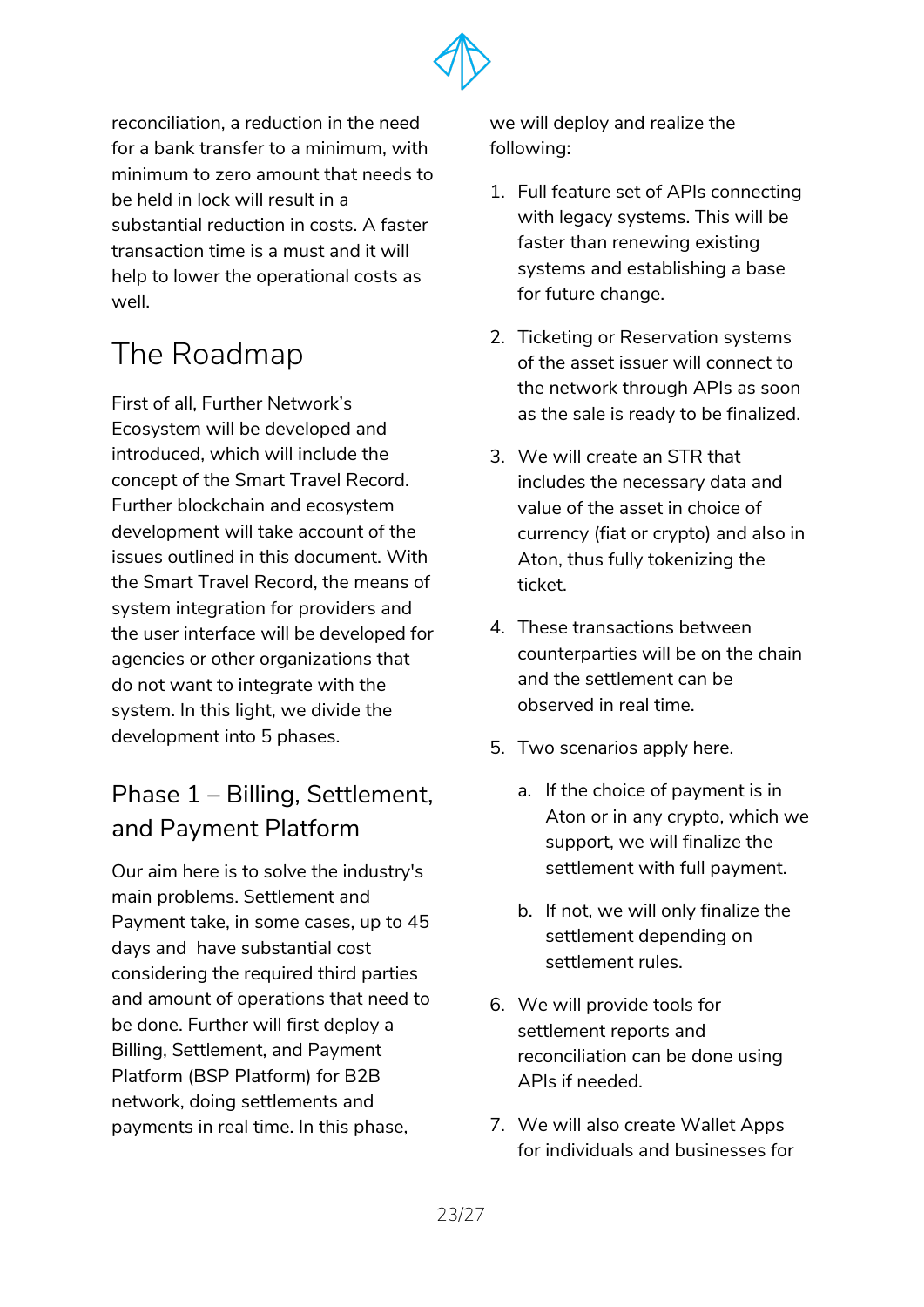

them to see and operate on their STRs and Aton.

## <span id="page-23-0"></span>Phase 2 – Wallet and **Identity**

Our aim here is to solve the industry's other problem of "really" identifying the customer. Even though airlines have almost all the necessary data required to know each customer individually, many companies still struggle to know the real customer journey. Customers can come from travel agencies, from GDS's or from direct sales and the provider has no tool for understanding if the customer is the same customer. The customer could also book a hotel from the airline's website but the only thing the airline would know is the referral it gave to the hotel booking website. The airline has no means to follow the customer's journey through these referrals going in and out. This is also a fundamental step toward Phase 3 & 4. In this phase, we will improve and implement the following:

- 1. Further Network's wallets will be updated with Biometric Proof of Identity.
- 2. No unnecessary Identity information will be shared unless the wallet owner permits it.
- 3. This will be deeply integrated with STRs to know the current owner of the wallet and current user of the asset. This way, we will distinguish

who bought the ticket and who is actually flying.

- 4. We will deploy an infrastructure for future integration with asset providers' IoT systems.
- 5. We will also improve API calls to include identity management and proof checks.
- 6. Identity information will be available depending on the functionality and the location chosen. For example, while for the moment of check-in only the ticket and passenger information will be available, for the ticket buying the issuer may require more information.

# <span id="page-23-1"></span>Phase 3 – Peer-to-Peer Travel Product Distribution

Our aim here is to combine the data distribution, which will lead to ticket issuing, with Billing, Settlement, and Payment processes. This will create one seamless flow for all. We will expand the Network's and Travel Agency App's capabilities. This will also set the stage for the upcoming phase. In this phase, we will expand and improve the following:

- 1. Further Network will carry availability data of the BSP Platform participating airlines.
- 2. We will expand the Travel Agency App with more capabilities to search and book.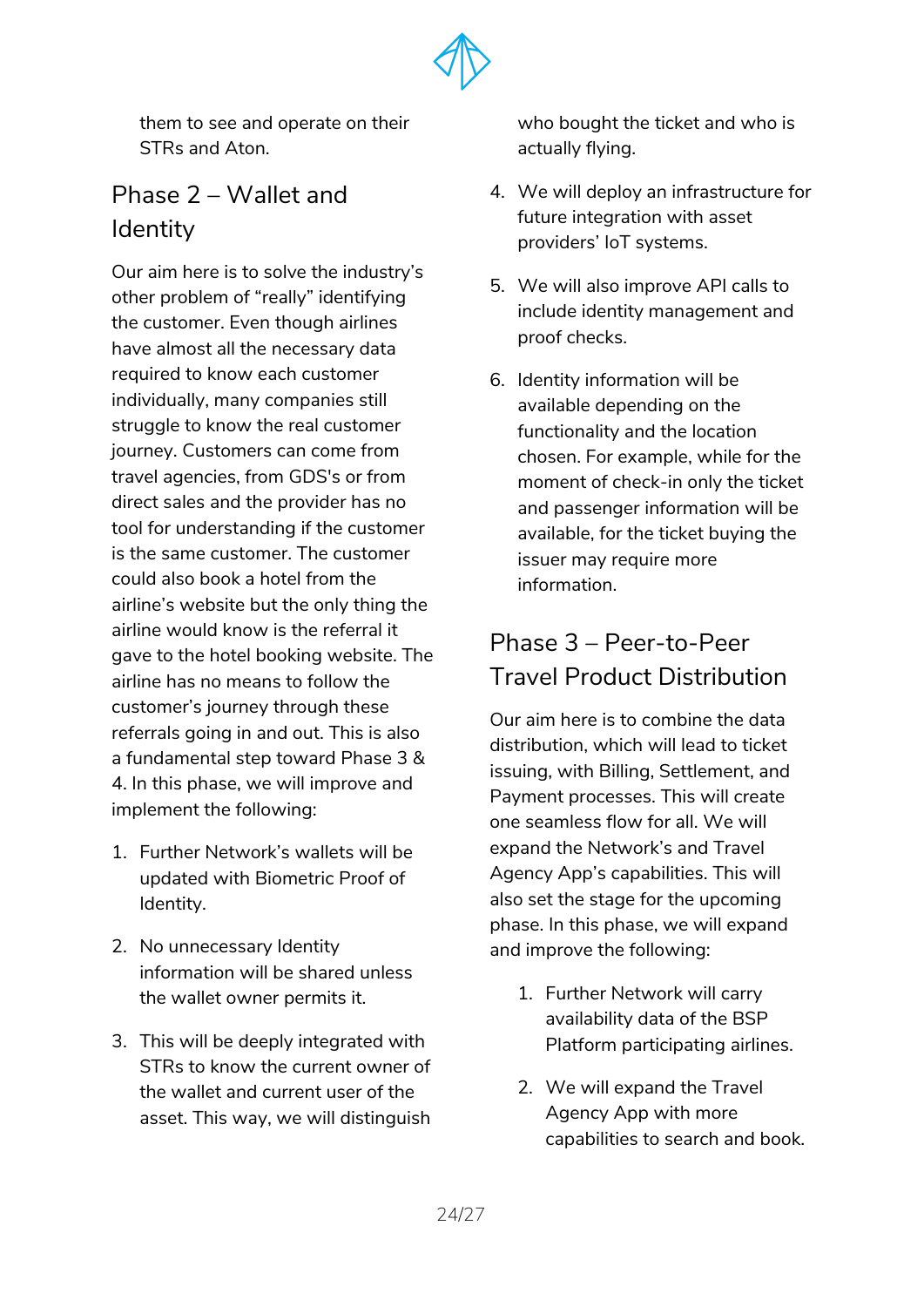

- 3. We will provide a better and more capable distribution platform.
- 4. We plan to provide a two-way integration with other GDS's, where both availability data from our members will be shared and their data will be available through our app.
- 5. We also plan to provide our BSP platform for other GDS's and payment with Aton will be available to non-participating airlines.

## <span id="page-24-0"></span>Phase 4 – Blockchain based Passenger Service System

Our aim here is to disrupt the industry by providing a native blockchain-based ticketing and inventory control system for airlines. We want to provide a lightweight system for small to midsize airlines. As our main focus is on non-IATA airlines, most of that market is in need of a good quality lightweight system but, most importantly, an easy connection to the outside world, which we will provide. In this phase, we will develop and implement the following:

- 1. We will develop an inventory management system for small to midsize airlines.
- 2. The system will be cloud-based, lightweight, robust and with a modular structure for extensibility.
- 3. We plan to build a fully customizable structure base for larger airlines.
- 4. The system will natively support real-time blockchain-based ticket creation.
- 5. Tickets created in the system will be fully customizable for the end user; STR will be deployed instantaneously as the reservation is confirmed.
- 6. We will integrate the necessary tools for fully customizable smart contract creation, with rule sets for the asset provider.
- 7. Connectivity to the outside world (GDS's, Airports, etc.) will be ready for all the current major providers / third parties through their APIs.

# <span id="page-24-1"></span>Phase 5 – Open Network Standards and Peer-to-Peer Exchange Market

Our aim here is to bring a new approach and a breath of fresh air to the industry. This phase is where we set the stage of the network for the coming third-party applications or platforms. We will standardize the technical and contractual aspects of our network as the network will be open for every travel application that wants to create and operate on STR. Also, we will open a peer-to-peer exchange market where the airline ticket or a whole travel package is actually an intangible asset and, within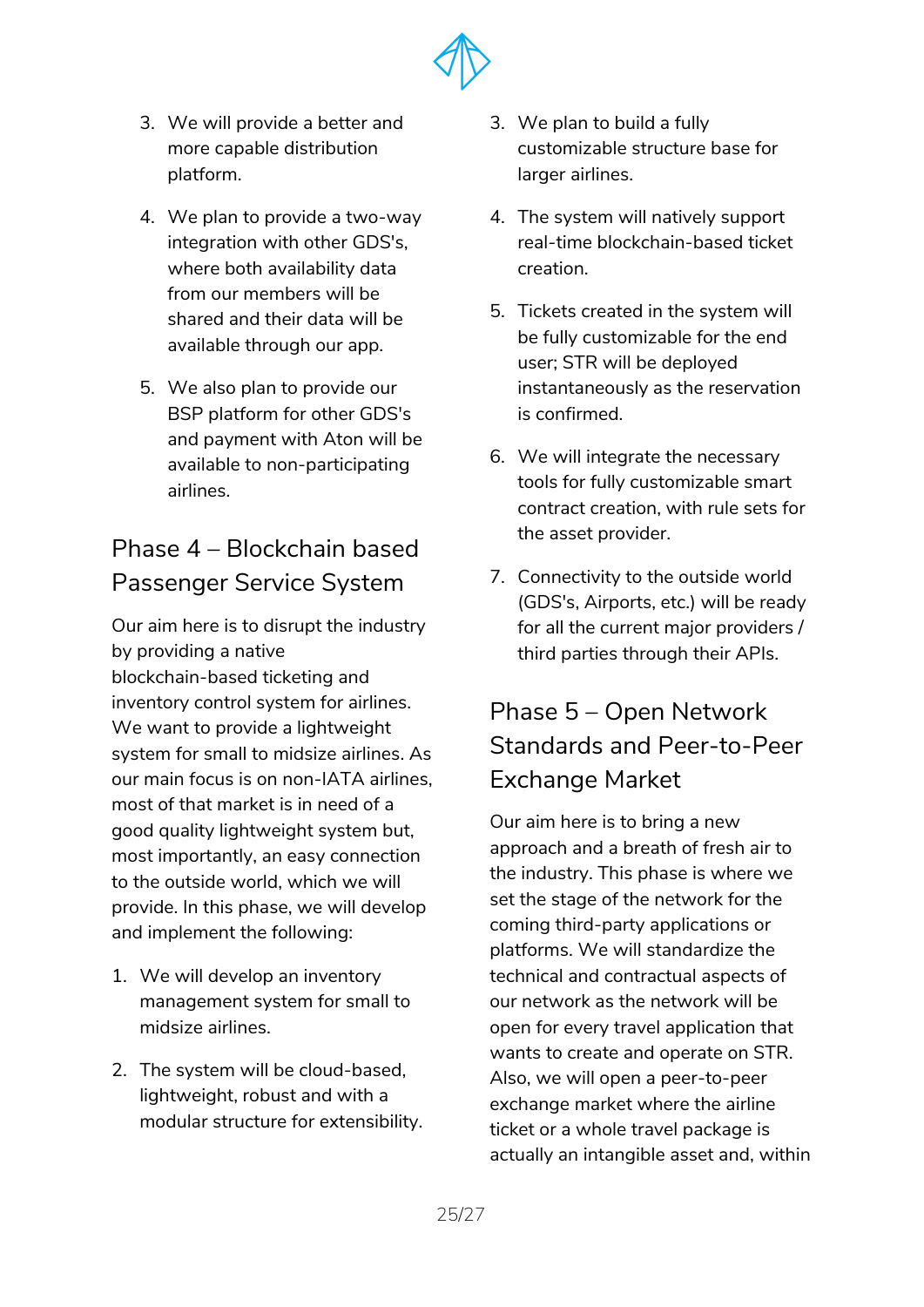

rules, the ownership can be changed like any asset. Any STR which falls in line with the rules set by the issuer will be exchangeable on our peer-to-peer marketplace. In this phase, we will implement and deploy the following:

- 1. Exchange Market for STR search and transfer within the wallet.
- 2. We will publish exchange marketplace APIs for external systems.
- 3. Developing and publishing Open Network Standard and Tools for Further Network will be in this phase.
- 4. We will help develop a Property Management System for Hotels and incentivize other third-party applications that would run on the network.
- 5. We will also publish our APIs for other system integrations.

# <span id="page-25-0"></span>Business Model

In this expanding ecosystem, Further Network will require a certain number of fees to continue the development and maintain the system. We can quickly summarize the types and costs of the fees below:

● Reservation and Ticketing will require a certain fee per transaction.

- For each action defined in the STR model, there will be a fee per transaction.
- Billing, Settlement, Payment fees.
- For peer-to-peer exchange of STR defined by the rules.
- There will be no additional cost per distribution and clearance.

The Network will calculate the fees depending on the type and info of the transaction. But, overall, the fees calculated will be very low in relation to the current world markets.

# <span id="page-25-1"></span>Conclusion

We believe blockchain has paved the road for a new version of the Internet and doing business. Many different models are emerging in many different fields and are becoming increasingly popular.

In the coming years, many kinds of institutional business models will change with the influence of blockchain. We anticipate that individuals will become more powerful in B2B domains where the trust machine is evolving from intermediary parties to the system itself. It would not be a stretch to guess that many mediators will change shape or disappear altogether. This also applies to the travel and tourism industry. It is a foreseeable diversification of the agencies in the tourism sector and maybe the individuals will provide services acting as a small agency. If